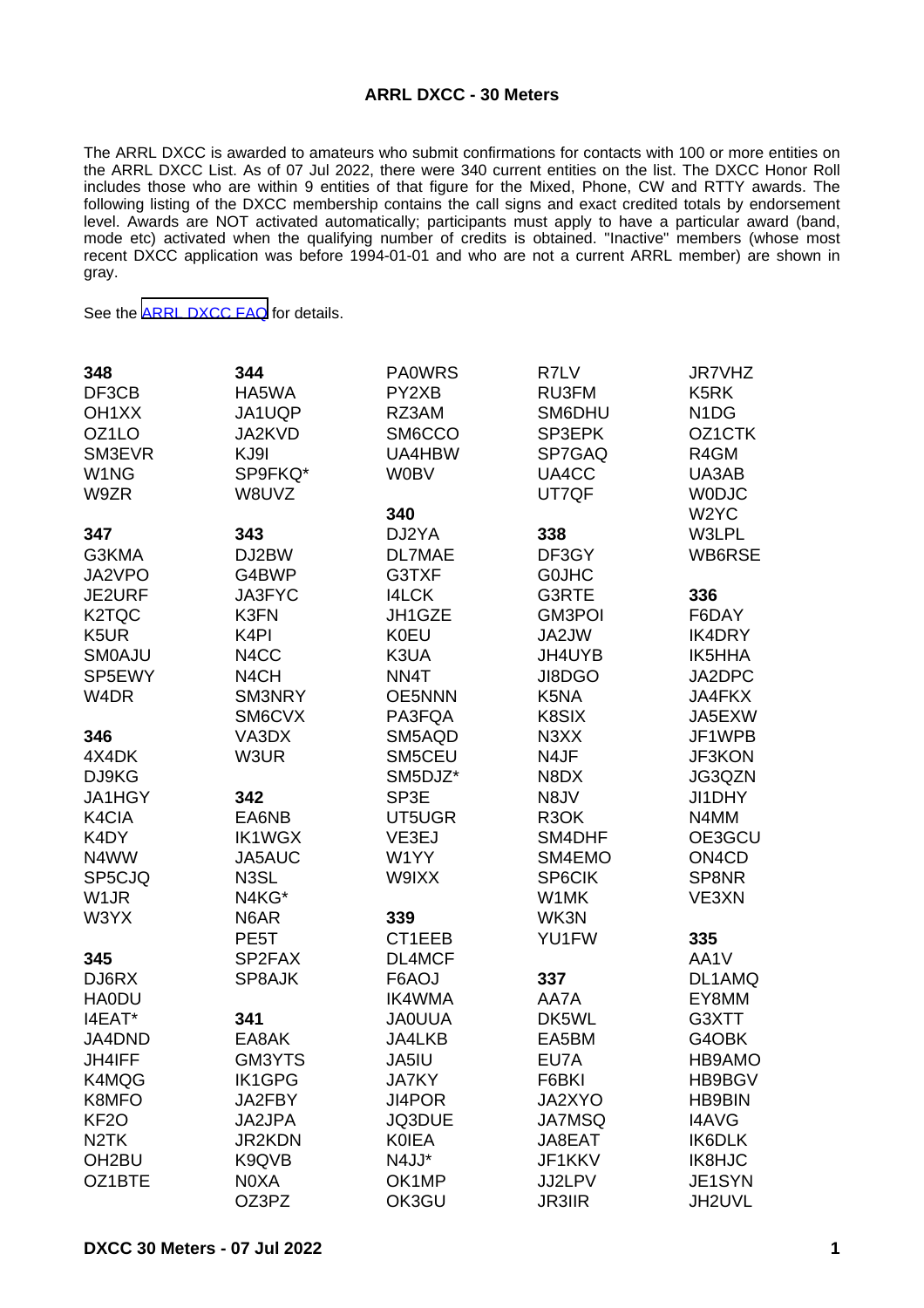| K <sub>5</sub> K <sub>C</sub><br>K9NU<br>N <sub>2</sub> LT | <b>JA0EOK</b><br>JA1ADN<br>JA1EOD       | JA1XEC<br>JA5AQC<br>JF1PUW | SM3NXS<br>SM6BZV<br>SV8CS  | 322<br>AD <sub>1</sub> C<br><b>IZOAEG</b> |
|------------------------------------------------------------|-----------------------------------------|----------------------------|----------------------------|-------------------------------------------|
| N4XM                                                       | <b>JA3PIS</b>                           | JF2UPM                     | UA3AP                      | JA2VQF                                    |
| N6JV                                                       | <b>JF7XKY</b>                           | K4UTE                      | VE <sub>1</sub> YX         | JR3OEH                                    |
| R3VA                                                       | K4XO                                    | K9EU                       | W1TSP                      | K2UU                                      |
| R7DX                                                       | KV7K                                    | N5AW                       | W6RLL                      | K4IQJ                                     |
| SM3VAC                                                     | N0AT                                    | NI6T                       |                            | K5AQ                                      |
| SM4DDE                                                     | N7RT                                    | OE6MDF                     | 325                        | K8EUR                                     |
| UA6A                                                       | PA7MM                                   | OZ4O                       | <b>E72A</b>                | N8BM                                      |
| W <sub>4</sub> PK                                          | PY2SP                                   | SM5CZQ                     | F <sub>5</sub> CQ          | OE3EVA                                    |
| YO <sub>5</sub> BRZ                                        | SP <sub>1</sub> S                       | UT7UJ                      | JA4DLP                     | R7FK*                                     |
|                                                            | SV <sub>1</sub> RK                      | W5ZN                       | JL1UXH                     | UA3AGW                                    |
| 334                                                        | UT9FJ                                   | YO3APJ                     | K4QL                       | VE <sub>1</sub> DX                        |
| AG9S                                                       |                                         | YV1DIG                     | K8PT                       | W7MO                                      |
| DL5DSM                                                     | 331                                     |                            | K <sub>9</sub> CT          | YU3AA                                     |
| G4PWA                                                      | CT1APE                                  | 328                        | LA8PT                      |                                           |
| <b>GM0GAV</b>                                              | DJ8NK                                   | DJ5AV                      | N8RR                       | 321                                       |
| <b>I2XIP</b>                                               | <b>I4EWH</b>                            | DK5AD                      | OE1ZL                      | <b>I2EOW</b>                              |
| JA8BNP                                                     | JA8RJE                                  | JA5MHD                     | ON4IQ                      | <b>I3BUI</b>                              |
| <b>JH1TWT</b>                                              | JH4ADV                                  | <b>JJ3HGJ</b>              | PY2BW                      | <b>IK2YCW</b>                             |
| JR3GWZ                                                     | K <sub>2</sub> FF                       | LA5IIA                     | RU3QR                      | JA6BZI                                    |
| K4XP                                                       | K4MWB                                   | N4NX                       | RW3RN                      | K2RW                                      |
| K4ZYU                                                      | K6FG                                    | N9US                       | UA4LY                      | K4HB                                      |
| LA5HE<br>N <sub>5</sub> ZM                                 | KD5M<br>N <sub>5</sub> UR               | NO8D                       | VE3EXY                     | OE2LCM                                    |
|                                                            |                                         | W4DKS<br>W8OI              | W <sub>1</sub> DIG         | <b>S54E</b>                               |
| N9IW<br>RA3CQ                                              | NR <sub>1</sub> R<br>OH <sub>1</sub> TV | W9RPM                      | W2IRT<br>W <sub>2</sub> LO | UT2UB<br>VE7IG*                           |
| <b>SL0ZG</b>                                               | ON4IZ                                   |                            | WA2VYA                     | <b>WOMHK</b>                              |
| UA6MF                                                      | PY2YP                                   | 327                        |                            | W7AO                                      |
| UX1UA                                                      | SM5KNV                                  | DK2NG                      | 324                        | WX4G                                      |
| UY5ZZ                                                      | SP <sub>5</sub> DIR                     | DL6KR                      | AD5A                       |                                           |
| VA <sub>5</sub> D <sub>X</sub>                             | UA3DPM                                  | F <sub>2</sub> JD          | DJ9HX                      | 320                                       |
| WA4FFW                                                     | W3GH*                                   | GM3PPE                     | JA2CXF                     | AA5AU                                     |
| WD5COV                                                     | W5OZI                                   | JA1SJV                     | JA2EPW                     | EA3GP                                     |
|                                                            | YO7LCB                                  | <b>JA7JWF</b>              | JH1EEB                     | IK4BHO                                    |
| 333                                                        |                                         | <b>JJ3PRT</b>              | <b>JO7WXN</b>              | JA2ZL                                     |
| EI7BA                                                      | 330                                     | <b>K0CA</b>                | K2PLF*                     | JA3GN                                     |
| HB9DHK                                                     | CT1IUA                                  | K5EK                       | PY4OY                      | JE2LUN                                    |
| <b>IK4DRR</b>                                              | F6EXV                                   | <b>K7NN</b>                | RA3QK                      | <b>JH1IFS</b>                             |
| IK5PWQ                                                     | G4CCZ                                   | OH <sub>2</sub> BLD        | UY5AA                      | JH1NYM                                    |
| <b>IV3JVJ</b>                                              | <b>JA3EMU</b>                           | SP6HEQ                     | W <sub>1</sub> GL          | K3WA                                      |
| <b>JA0GJJ</b>                                              | <b>JA9APS</b>                           | UX4UA*                     | W8GC                       | K4HGX                                     |
| JA1BK                                                      | JE7JDL                                  | VE2TZT                     |                            | K5DU                                      |
| JH2FXK                                                     | K3KO*                                   |                            | 323                        | K6XT                                      |
| JH8RZJ                                                     | K7ZA                                    | 326                        | DL4CF                      | KC6AWX*                                   |
| K <sub>1</sub> ST                                          | K8ZTT                                   | DL <sub>2</sub> OE         | EA4KD                      | LA5YJ                                     |
| OE6IMD                                                     | NJ6P                                    | <b>GODQS</b>               | <b>HL3IUA</b>              | R7NW                                      |
| R <sub>5</sub> AJ                                          | RA7A                                    | <b>JA0NPQ</b>              | <b>IOWDX</b>               | <b>RM0F</b>                               |
| SM6CMU                                                     | RV3LO                                   | JA2FJP                     | JH3VNC                     | SP3CGK                                    |
| <b>UR0MC</b>                                               | SV1FJA                                  | JR1BLX                     | K5BG                       | SP6M                                      |
| WB9Z                                                       | W9OP                                    | <b>JS2LHI</b>              | KW9A                       | W5BPT                                     |
| WI8A                                                       | YO9HP                                   | K <sub>1</sub> AR          | N3NT                       |                                           |
|                                                            |                                         | K6AM                       | SP1JRF                     | 319                                       |
| 332                                                        | 329                                     | OE1WEU                     | SP7VC                      | AB6QM                                     |
| DF4PL                                                      | AA6YQ                                   | PY5EG                      | SV <sub>1</sub> DPI        | DF2RG                                     |
| <b>IK4GME</b>                                              | JA1ANR                                  | R9FM                       | VE3FF                      | DJ4AX                                     |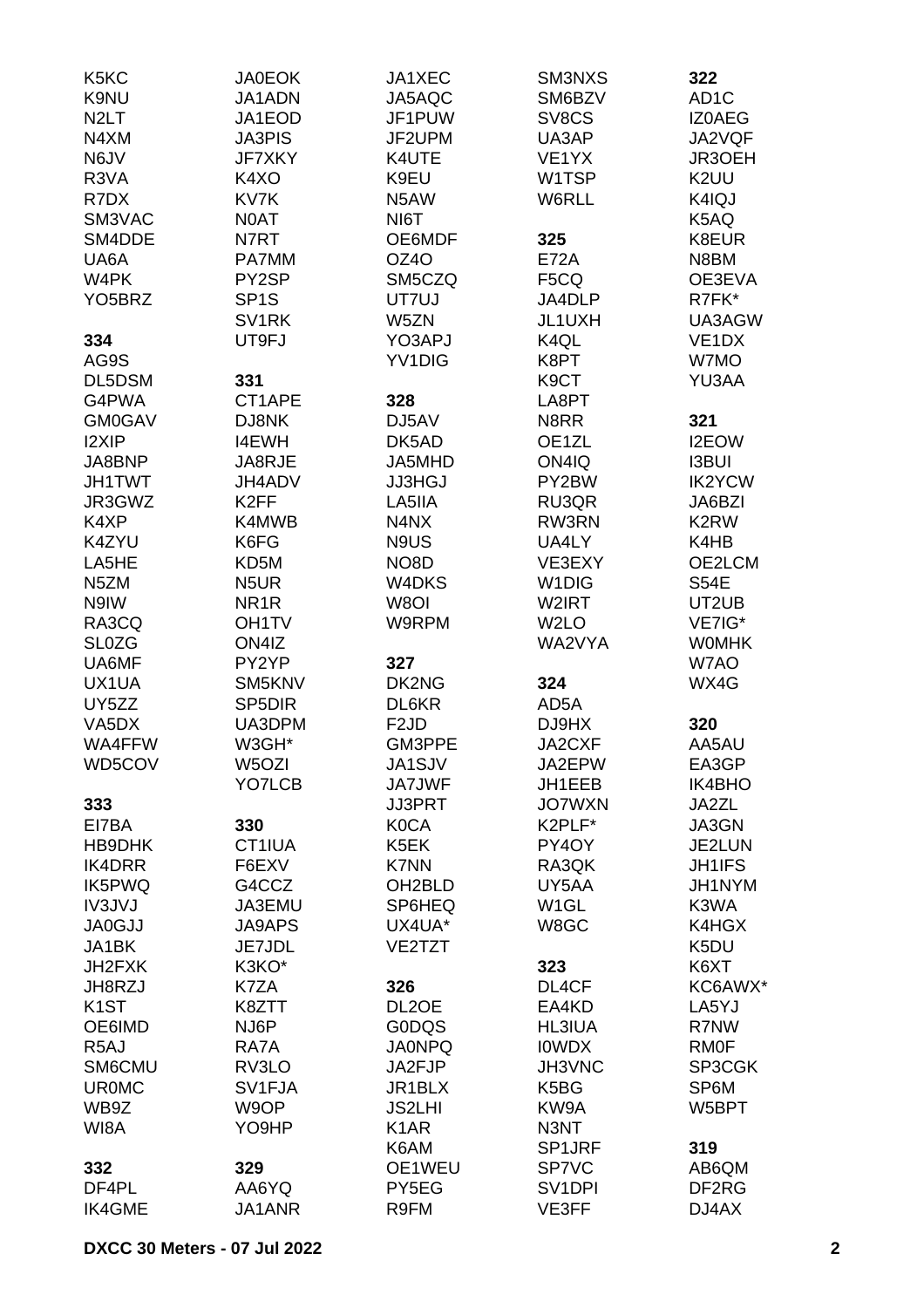| G3LZQ                          | JF8QNF                        | YB5QZ             | S57AT             | RX4HZ             |
|--------------------------------|-------------------------------|-------------------|-------------------|-------------------|
| <b>I4MKN</b>                   | JI2KXK                        | ZS6EZ             | SM6CUK            | S55DX             |
| JF2XGF                         | K9MM                          |                   | UA3TT             | SV1GYG            |
| JH4JNG                         | <b>KC9ARR</b>                 | 312               | UA9FAR            | W5ODD             |
| K <sub>1</sub> LD              | N <sub>5</sub> X <sub>Z</sub> | DL5WW             |                   | W6XK              |
| K <sub>2</sub> TE              | N7RO                          | HA9PP             | 309               | W7AL              |
| KG7H                           | OE1AZS                        | JA3AZD            | AA4V              | W8AV              |
| KZ4V                           | SV <sub>1JG</sub>             | JA4ITW            | <b>DL6CNG</b>     | W9RN              |
| LA5LJA                         | W5XX                          | K <sub>4</sub> SO | DL7BA             | WA1JMP            |
| LA7AFA                         |                               | K6TA              | EA6SX             | WB9EEE            |
| PA5TT                          | 315                           | KW4MM             | FK8CP             |                   |
| SP7HOV                         | 9H1SP                         | LA2QM             | G4XRV             | 306               |
| WJ4T*                          | JA1GRM                        | N4DB              | G5LP              | A45XR             |
|                                | <b>JG3SKK</b>                 | N <sub>4</sub> II | JA2WYN            | EV <sub>1</sub> R |
|                                |                               |                   |                   |                   |
| 318                            | <b>JS3CTQ</b>                 | PA3EWP            | <b>JA7LGE</b>     | <b>IV3KVC</b>     |
| DJ4PI                          | K <sub>2</sub> VV             | <b>ROFA</b>       | K <sub>2</sub> PK | <b>IW1ARB</b>     |
| EA5BY                          | K4CN                          | RN3QN             | K9RX              | <b>JA0CRI</b>     |
| HB9DDO                         | N <sub>2NL</sub>              | W5XC              | R9TO              | JA1IZZ            |
| JA2BDR                         | OH <sub>5</sub> VT            | WB4TDH            | RA9CMO            | <b>JK1BSM</b>     |
| <b>JA2JNA</b>                  | RL3FA                         | XE2CQ             | SM2OAN            | K3PA              |
| JG1WSC                         | SP1MGM                        |                   | UR5WA             | K6KLY             |
| <b>JH0INP</b>                  | US5WE                         | 311               | W4QN              | K8FL              |
| K6YUI                          | <b>UX0FF</b>                  | DJ9ZB             | W6SR              | K8GI              |
| K7ZV                           | W3KX                          | EA5RM             | ZL2IFB            | KG8P              |
| <b>KF0QR</b>                   | W6XA                          | <b>HB9SLO</b>     |                   | KN <sub>50</sub>  |
| KQ8M                           | W8DCH                         | <b>I1EIS</b>      | 308               | N4AH              |
| <b>MD0CCE</b>                  | WT8C                          | JA1KQX            | DL1KUR            | N4PQX             |
| OE8RT                          |                               | JL1RUC            | EA <sub>1</sub> N | <b>SMOCCM</b>     |
| OH <sub>1</sub> MA             | 314                           | <b>JR7WFC</b>     | <b>I1FQH</b>      | UW2ZM             |
| OZ1AXG                         | AA4HP                         | <b>K0JUH</b>      | JA1LSP            | W1YM              |
| PY5HOT                         | EA2IA                         | K8VFV             | N <sub>5</sub> GH | YO2RR             |
| RX3AGD                         | EW <sub>2</sub> A             | LA3WAA            | N7US              |                   |
| W5FKX                          | JA5WIZ                        | LU3CQ             | NK1K              | 305               |
| W6VX                           | <b>JA7QVI</b>                 | N4QS              | <b>SP7ITB</b>     | DL5CW             |
|                                |                               |                   |                   |                   |
| W7DO                           | JM1FHL                        | R9SA              | UN6T              | HA7TM             |
| W9MU                           | JN1BMX                        | <b>RA0FF</b>      | <b>UN7TW</b>      | <b>IK4PLW</b>     |
|                                | K1HTV                         | W <sub>2</sub> QO | W3NO              | IZ8FFA            |
| 317                            | K <sub>1</sub> OA             | W6SZN             | W5TCX             | JA1SVP            |
| 9A2F                           | K <sub>2</sub> UO             | <b>WA7NB</b>      | W7CT              | JA1SYY            |
| JA2IVK                         | N <sub>5</sub> TY             |                   | WB5JID            | JA2XW             |
| <b>JA2TBS</b>                  |                               | 310               |                   | <b>JA7BWT</b>     |
| JG3LGD                         | 313                           | AA5AT             | 307               | JE1DXC            |
| JH3CUL                         | AI9L                          | DL2CHN            | 5B4MF             | JH1HHC            |
| K <sub>2</sub> SH <sub>Z</sub> | DJ5FI                         | DL9TJ             | CT4NH             | JR1BAS            |
| N <sub>5</sub> OK              | F6FXU                         | DM5EE             | DJ4XA             | K4JJW             |
| NI <sub>0</sub> G              | GM3YOR                        | HB9RG             | <b>HB0CC</b>      | K7XB              |
| NY <sub>0</sub> V              | JA4MRL                        | <b>IK2QPR</b>     | <b>JA1JAT</b>     | K9ZO              |
| R6AF                           | K4UEE                         | JA2AH             | JA6VQA            | KP <sub>2</sub> A |
| UA6YW                          | K5WAF                         | JA2ATE            | <b>JG3FEA</b>     | N <sub>2</sub> TN |
| W4FC                           | K8YTO                         | <b>JR2UBS</b>     | JJ1DWT            | N8PW              |
| W4UM                           | K9IR                          | K5ZK              | KG4W              | W4GF              |
| W7OM                           | KX4R                          | K8GG              | LA7JO             |                   |
|                                | PY2XU                         | N9AU              | LA9AJA            | 304               |
|                                |                               |                   |                   |                   |
| 316                            | W2LK                          | <b>ON4AOI</b>     | LU8EKC            | AC4G              |
| AA5AM                          | W3LL                          | PY5EW             | PA7RA             | F <sub>3</sub> SG |
| DK1FW                          | W8HW                          | R8TX              | PY2NQ             | HK3W              |
| DL1DUO                         | WA5VGI                        | RA1QD             | RW4NN             | IT9DAA            |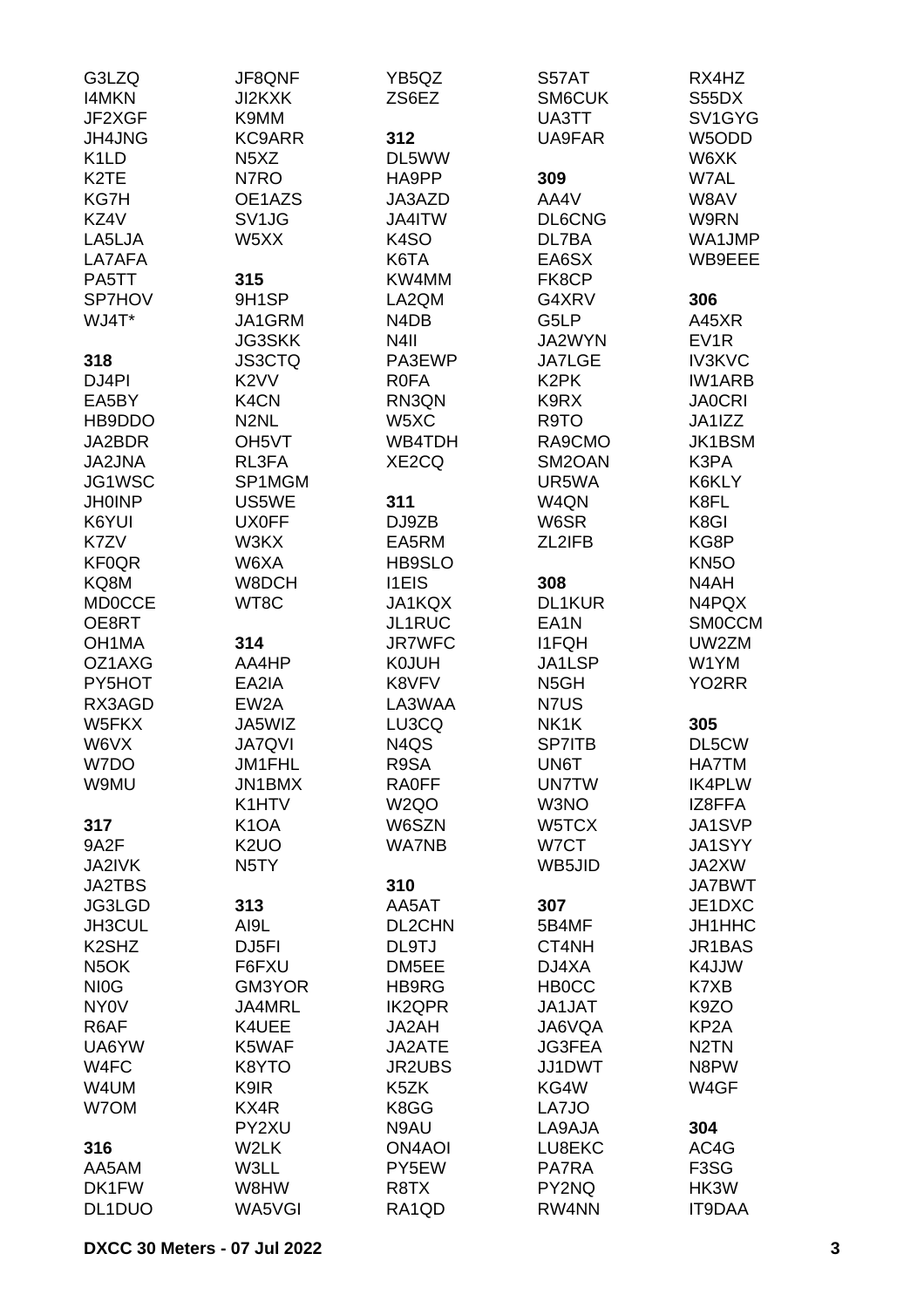| <b>JG4AKL</b>                 | 300               | JA1BPA                        | K7EG                          | JF1LZQ                        |
|-------------------------------|-------------------|-------------------------------|-------------------------------|-------------------------------|
| <b>KC7V</b>                   | <b>G0EHO</b>      | <b>JA9TWN</b>                 | K9FN                          | K6SIK                         |
| N7IR                          | HA1RB             | <b>JG8FWH</b>                 | <b>KB0EO</b>                  | LA9FFA                        |
| NS <sub>6</sub> C             | JA1NWD            | K3WW                          | W4WM                          | ZS2DL                         |
| NU8Z                          | JA2FGL            | K4CMS                         |                               |                               |
| SM5FUG                        | JA8BAR            | <b>KF7PG</b>                  | 291                           | 287                           |
| W5LT                          | KU0A              | N4TL                          | <b>HL2IFR</b>                 | G3KWK                         |
|                               | SM4AZQ            | OE5FIN                        | <b>IK1MDF</b>                 | HS1NGR                        |
| 303                           | <b>VU2NKS</b>     | UR5EDX                        | <b>JA0DWY</b>                 | <b>IZ3ETU</b>                 |
| A65BR                         |                   | W2AY                          | JA1DDZ                        | JA5BEN                        |
| AB3CV                         | 299               | W2JU                          | JP1IOF                        | JA7ZP                         |
| DK8MCT                        | AB4IQ             | ZS <sub>1</sub> LS            | JR6FC                         | K <sub>2</sub> A <sub>Z</sub> |
| DL5EBE                        | AD6W              | ZS6WB                         | K1ESE                         | K3NK                          |
| DM2DXA                        | DK9KX             |                               | K <sub>2</sub> L <sub>S</sub> | K8WK                          |
| F5LVL                         | <b>E72U</b>       | 295                           | K7UA                          | K9MK                          |
| <b>IKOPEA</b>                 | JA1FGB            | AA1ON                         | K7ZD                          | N9FN                          |
| <b>JA0DET</b>                 | JA1IOA            | JA6WJL                        | K9US                          | RQ3A                          |
| JA1WSK                        | JA9GLW            | <b>K0KX</b>                   | KA7T                          | SP3IBS                        |
| JA8EJO                        | JR1DUP            | K8AC                          | SM5JE*                        | SP6EIY                        |
| <b>JA9CWJ</b>                 | JR2LJO            | N5ORT                         | W <sub>2</sub> GG             | VE3BW                         |
| JH3FUK                        | <b>SM6CTQ</b>     | N7XR                          | W4FQT                         | WN6W                          |
|                               |                   | SM7CQY                        | W6YI                          |                               |
| JJ1SKG                        | UA3ECJ            |                               |                               |                               |
| K4SE                          | WE7K              | SV1CNS                        |                               | 286                           |
| K5WK                          | ZL1BYZ            |                               | 290                           | 5B4AHJ                        |
| N <sub>4</sub> D <sub>W</sub> |                   | 294                           | DF2IS                         | EW1KP                         |
| N <sub>5</sub> D <sub>G</sub> | 298               | <b>HB9LCW</b>                 | EI9JF                         | G3VPW                         |
| N8DJX                         | AD5Q              | IK2DJV                        | HP2AT                         | G3WPH                         |
| NN <sub>4</sub> R             | EC <sub>3</sub> A | <b>JA0DIN</b>                 | <b>IK8YTA</b>                 | HA7UW                         |
| PY2KP                         | <b>I4KDJ</b>      | JE2OVG                        | JA9GPG                        | JA1VLK                        |
| W6RS                          | <b>JA7IC</b>      | K6ND                          | <b>JF2WGN</b>                 | JH1RGG                        |
| WB8BPU                        | <b>JA9FAI</b>     | KS <sub>1</sub> J             | KA8ZPE                        | JH4ALY                        |
|                               | K <sub>5</sub> XI | W1YW                          | LB6KC                         | <b>K0KT</b>                   |
| 302                           | <b>UA0BA</b>      | W7CA                          | OE2BZL                        | K8QM                          |
| AA1QD                         | W6ENZ             | WA6F                          | W1ECT                         | OE3SGU                        |
| DJ6TF                         | W7BEM             |                               | W6PJ                          | ON4CAS                        |
| EA8AKN                        |                   | 293                           |                               | RA5BM                         |
| IZ2AMW                        | 297               | AA8OY                         | 289                           | UN7LZ                         |
| JH8GEU                        | AA4R              | EA7TV                         | DJ5JH                         |                               |
| K9NW                          | EA6VQ             | IZ5RVG                        | DK2JX                         | 285                           |
| LB2TB                         | <b>G0BLB</b>      | JA1XCZ                        | <b>IV3YYK</b>                 | 9A1AD                         |
| N <sub>1</sub> N <sub>K</sub> | IZ5EKV            | JH3GCN                        | IZ5BAM                        | CT1FMX                        |
| <b>ND0N</b>                   | IZ8DFO            | KA9CFD                        | <b>K0KVR</b>                  | <b>DL1HRN</b>                 |
| VK3HJ                         | IZ8XQC            | NW7E                          | KM4H                          | <b>I5CRL</b>                  |
| W9ILY                         | JA2VHO            | OE8SPW                        | NE <sub>1</sub> B             | <b>JA9NLE</b>                 |
|                               | JA6TMU            | SK7AX                         | OE1WHC                        | JE1LFX                        |
| 301                           | K <sub>1</sub> DT | <b>W6NWS</b>                  | RK4FD                         | JF1IRW                        |
| DL4SZB                        | K <sub>5</sub> UO | XE1KK                         | W5AJ                          | JH1DGQ                        |
| IK5CBE                        | LA2PA             |                               | W8HC                          | <b>JH9AUB</b>                 |
| IZ1LBG                        | SK3PY             | 292                           | WO7R                          | K <sub>1</sub> GG             |
| <b>JH7RXU</b>                 | UN7JX             | 9A4T                          | ZS4TX                         | KB1JZU                        |
| <b>JR7FRW</b>                 | UT7UV             | <b>IK0XBX</b>                 |                               | VE3VHB                        |
| SP2BMX                        | VE6LB             | JA8ZO                         | 288                           |                               |
| SP8HKT                        | W0EWM*            | JE2EHP                        | DL6JZ                         | 284                           |
| SV3DCX                        | W9AJ              | JN1RQV                        | EI6FR                         | 4Z4DX                         |
| W <sub>1</sub> SKU            |                   | <b>JR6LLN</b>                 | HK1MW                         | CT1DKS                        |
| W6TC                          | 296               | <b>JR9LKE</b>                 | JA2VMU                        | <b>IV3KFB</b>                 |
|                               | <b>I6FLD</b>      | K <sub>5</sub> P <sub>S</sub> | JE6TSP                        | IZ8FDH                        |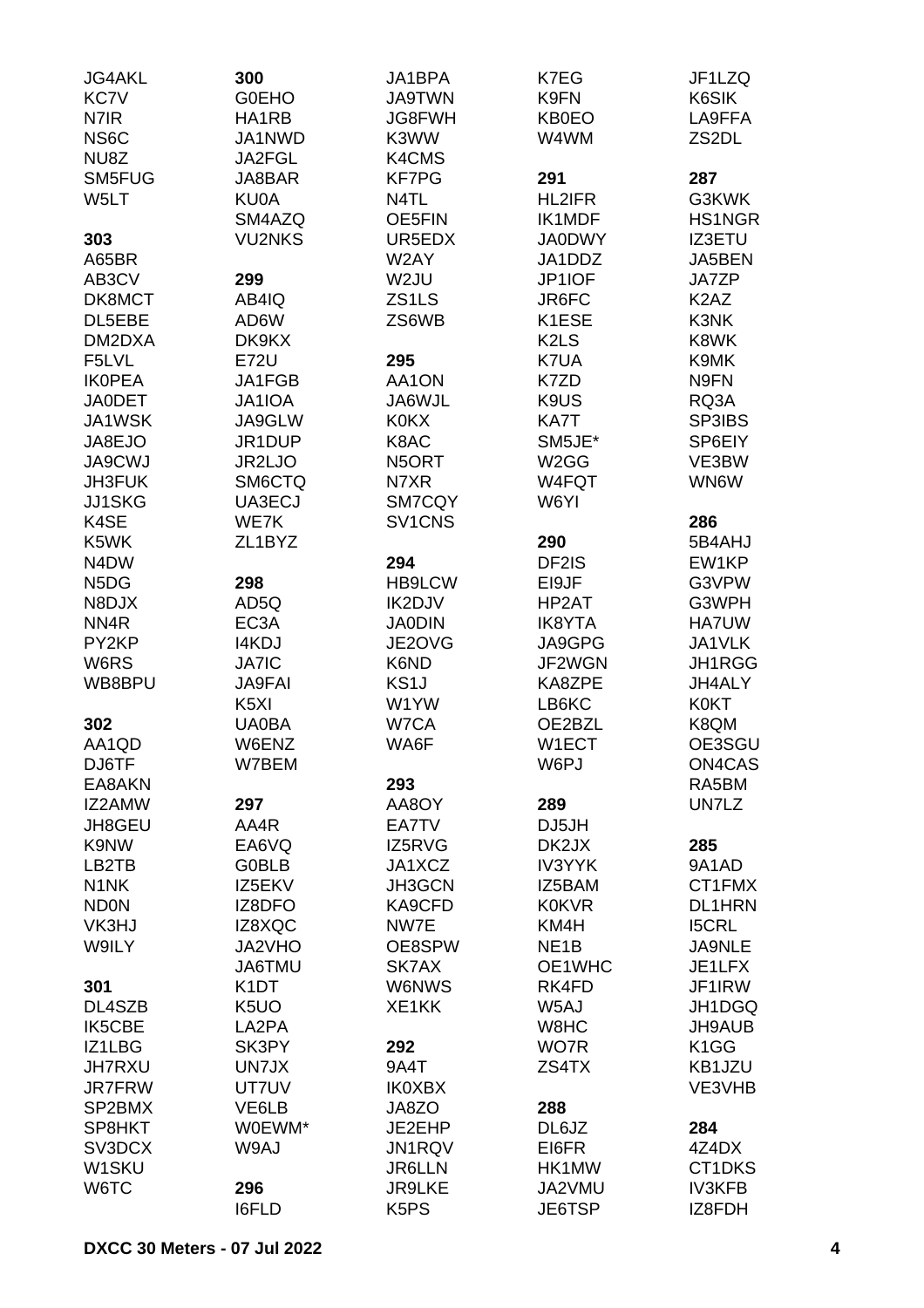| JA1FQI             | KG6I               | F3AT              | 272                | JA7GYP                         |
|--------------------|--------------------|-------------------|--------------------|--------------------------------|
| K4XD               | N8TR               | <b>JE8TGI</b>     | <b>DL7UPN</b>      | K9JF                           |
| K6PJ               | PY2VA              | KM <sub>1</sub> D | EA3WD              | LA3MHA                         |
| N <sub>2</sub> LM  | RW7M               | KU4XO             | HB9DOT             | SM5CBM                         |
| NTOV*              | SM5AOG             | <b>MM0EAX</b>     | IZ8VYU             | SV9AHZ                         |
| SM4BZH             | W1YIF              | N4RWG             | JA6GIJ             | W3AP                           |
| W1LW               |                    | W8TN              | <b>JI1CQA</b>      | W3BW                           |
| W8LGJ              | 280                |                   | JM1VRW             | W7ZJ                           |
| WB9CIF             | <b>I5HOR</b>       | 276               | <b>K0KG</b>        | WF <sub>2</sub> S              |
| WD4LBR             | JA3ENN             | HB9BAT            | <b>KB1EFS</b>      |                                |
|                    | JF3PNQ             | HB9CEX            | N6HY               | 267                            |
|                    | K8OM               | <b>IK0HFO</b>     | N8KOL              | EA3GHZ                         |
| 283                | KI4DLS             |                   |                    |                                |
| AF9H               |                    | <b>IK4AUY</b>     | SM4CTI             | <b>IKOLNN</b>                  |
| F5PAC              | N <sub>1</sub> IBM | JA1RTX            | SM7NDX             | JA2JRG                         |
| HB9DDZ             | N4JQQ              | K <sub>1</sub> RO | WA5LFD             | JE1PNX                         |
| IK8EPC             | N9RS               | K9OW              | <b>WB2GAI</b>      | <b>JI1NJC</b>                  |
| JA7LMZ             | W <sub>1</sub> BR  | N <sub>5</sub> KM |                    | N4UOZ                          |
| JA8EOT             | <b>W2OO</b>        | N6RV              | 271                | OM4EX                          |
| JK1OPL             | W7YAQ              | N7KA              | G3NDC              | W2GW                           |
| JN3SAC             | WS9V               | N8OC              | HB9BYQ             |                                |
| JR4LNG             |                    | RN3OG             | HB9DHG             | 266                            |
| K5MC               | 279                | <b>WOTT</b>       | <b>IWOHOU</b>      | T <sub>a</sub> UA              |
| N <sub>2</sub> BJ  | AA8CH              | W8JRK             | JA1DM              | F5PBM                          |
| N <sub>5</sub> UL  | CT1GFK             | W8MHW             | JA2XCR             | <b>IW0SAF</b>                  |
| ON5UE              | <b>JA9AGN</b>      | <b>WA4LOX</b>     | JA3RQ              | JH4HMG                         |
| <b>SMONJO</b>      | <b>JF0JYR</b>      |                   | K3UL               | JH8KFE                         |
| SM6BGG             | <b>JH8NBJ</b>      | 275               | K8ROX              | JL2JVX                         |
| <b>YS1RR</b>       | JL1XMN             | 9A4W              | PA3CSR             | K8BL                           |
| ZL3JT              | K <sub>1</sub> BD  | <b>JG0CQK</b>     | SM5CLE             | K8RRT                          |
|                    | K <sub>9</sub> OR  | JR1WCT            | ZL4TT              | N <sub>2</sub> W <sub>B</sub>  |
| 282                | <b>NIOC</b>        | K0JY              |                    | N7TY                           |
| 7K1PTT             | NV9L               | K1USA             | 270                | NN4SS                          |
| G3SVD              | W4HG               | K9YY              | G8DX               | <b>WA0I</b>                    |
| <b>IK0HBN</b>      | W4VIC              | LY1G              | HL3GOB             | YO <sub>2</sub> CMI            |
| JH1AJT*            | W5SL               | N7QT              | <b>JA3KNN</b>      |                                |
| K <sub>1</sub> LPS | WO <sub>2</sub> N  |                   | JM2RUV             | 265                            |
| K6FW               |                    | 274               | K4FJ               | DJ9RR                          |
| LZ2JE              | 278                | <b>DL1TRK</b>     | K8CW               | F6DBX                          |
| <b>NORB</b>        | AB5A               | <b>GM0AXY</b>     | SV <sub>1</sub> IW | JA1MZL                         |
| N4QQ               | EW1BA              | JA1CZI            | W4BP               | JA2FSM                         |
|                    |                    |                   |                    |                                |
| N6MZ               | F4BKV              | JA5BGA            | WA1S               | JA8DNV                         |
| N7BT               | <b>IK5RUN</b>      | <b>JA9NFO</b>     | WO <sub>2</sub> T  | K2UFM                          |
| NA5DX              | IZ4MJP             | JE2LPC            |                    | K8FH                           |
| VE3EK              | <b>JA7QFU</b>      | JP1NWZ            | 269                | KA1ERL                         |
| W8MET              | K0BJ               | KB8VAO            | DF <sub>2</sub> GH | KS4S                           |
| W9PZT              | K <sub>2</sub> KA  | LA9VFA            | <b>IV3TMM</b>      | N <sub>2</sub> N <sub>S</sub>  |
| WE9R               | K <sub>2</sub> UR  | W5VY              | <b>JA0LXP</b>      | N9JV                           |
|                    | K8TL               |                   | <b>JA9FPI</b>      | W <sub>1</sub> VT              |
| 281                | LB8DC              | 273               | <b>KD0PO</b>       | W <sub>2</sub> NO              |
| G0OIL              | <b>WOVX</b>        | DL4CW             | KD <sub>0</sub> Q  | W7QDM                          |
| G4GIR              | W1ZT               | DM1TT             | N3QE               | W8RLS                          |
| HB9IQB             | WP4U               | JK1EXO            | NX0I               | WA4JQS                         |
| HL2WA              |                    | JR8AMF            | W4LSC*             |                                |
| JA2FBC             | 277                | K4JAF             |                    | 264                            |
| JA5NPV             | AA4SC              | K4VIG             | 268                | AA8LL                          |
| K0GY               | AB9V               | PY2IQ             | FG5FR              | AB <sub>5</sub> C              |
| K7WP               | EA7SG              | WA3C              | JA5XAE             | CU <sub>2</sub> D <sub>X</sub> |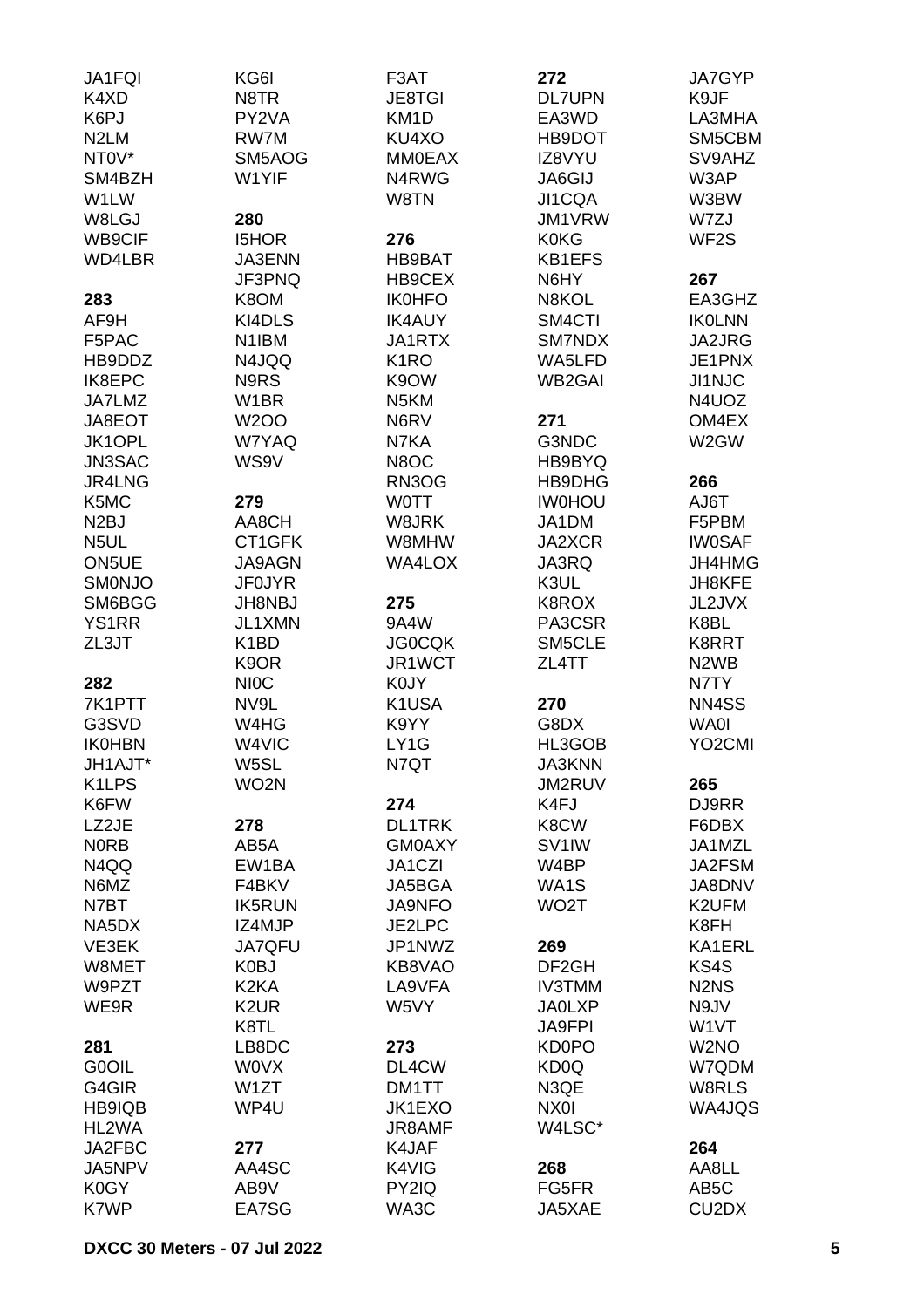| IK2PZC             | 259               | <b>WOHBH</b>                  | JA3WLN                        | XE <sub>2</sub> D |
|--------------------|-------------------|-------------------------------|-------------------------------|-------------------|
| JE2DZC             | IV3GOW            | W5GZ                          | <b>JR7MAZ</b>                 |                   |
| K5VIP              | N4ENE             | W <sub>5</sub> ZO             | K4JC                          | 246               |
| N3RC               | <b>PA0JSE</b>     |                               | K5VWW                         | 4F2KWT            |
| RM3DA              | RA4P              | 255                           | KJ6P                          | CU2AP             |
| <b>UA30</b>        | SV1VS             | JA3QOS                        | KT <sub>2</sub> C             | IZ8IEV            |
| W3GQ               | W2WG              | JH1QAX                        | N <sub>5</sub> L <sub>Z</sub> | <b>JA0LFV</b>     |
|                    | W5DAW             | <b>JN7DOS</b>                 | RA3QUA                        | JR1IZM            |
| 263                | W9BEA             | VK3BDX                        | RN3CT                         | <b>MOCSD</b>      |
| F9XL               |                   | W <sub>2</sub> OIB            | <b>SA0AQT</b>                 | VA7ZT             |
| I5OYY              | 258               | YB0COU                        |                               | W3JX              |
| JA2QXP             | AI6Z              | ZL4AS                         | 250                           | W9FI              |
| JA3EOP             | <b>DL1SMA</b>     |                               | CT1EAV                        |                   |
| JA9AA              | DL9FCY            | 254                           | <b>DS5TOS</b>                 | 245               |
| K <sub>2</sub> XF  | EI9FBB            | CT <sub>1</sub> BH            | EA1AF                         | AA4A              |
| K3SEW              | IZ3ENH            | DS4AOW                        | HA5VZ                         | BA7IO             |
| N6IE               | JH1WJR            | JA8FFM                        | <b>JA8CJY</b>                 | BH4IGO            |
| <b>NZ3O</b>        | <b>JH3SIF</b>     | JH4ADK                        | JH1BAM                        | JF1LMB            |
| UN3GX              | K9MBQ             | K3VAT                         | <b>JH1IAQ</b>                 | JH1IED            |
| ZS <sub>2</sub> EZ | KE1F              | K7LJ                          | K <sub>0</sub> GD             | VE6AX             |
|                    | KH <sub>2</sub> L | LU5FF                         | K5FNQ                         |                   |
| 262                | KR4F              | N <sub>2</sub> JJ             | N <sub>1</sub> SV             | 244               |
|                    |                   |                               |                               |                   |
| DL6XK              | N <sub>1</sub> EN | W5QM                          | N4JT                          | DS1JFY            |
| F5UJK              | N9BX              |                               | <b>PA7TWO</b>                 | <b>IK2RZP</b>     |
| HL3DE              | PY2FN             | 253                           | PY2DS                         | <b>IV3VBM</b>     |
| JA9IFF             | W8IQ              | DJ4GJ                         | PY2MC                         | JA6GPR            |
| JE3ENP             |                   | F5JSD                         | <b>RU0SN</b>                  | K8ME              |
| <b>K8NVR</b>       | 257               | <b>IK4ADE</b>                 | W2JLK                         | K8UT              |
| <b>KI0KB</b>       | DJ9ON             | JA1HOM                        | W4AG                          | KK2M              |
| LA8HGA             | EA8AXT            | <b>JH0NOS</b>                 | W5CIA                         | LA7QI             |
| N6HC               | JA6BEE            | <b>JR3UIC</b>                 | WA3F                          | N4TV              |
| OZ1LCG             | JH1ACA            | K <sub>1</sub> KO             |                               | RT5A              |
| W3RJW              | <b>JK1TCV</b>     | K <sub>2</sub> N <sub>V</sub> | 249                           | <b>WOFLS</b>      |
| WB8ZRL             | JL2PQV            | <b>LAOFA</b>                  | 9M6YBG                        | WB8K              |
|                    | K1NTR             | N4GN                          | K6RO                          |                   |
| 261                | KY6R              | N4PJ                          | K9YC                          | 243               |
| DK2GZ              | N <sub>5</sub> JB | SM3LGO                        | <b>KK0M</b>                   | DJ3XG             |
| I2VGW              | NJ3K              | SM7BHH                        | <b>SM7IUN</b>                 | DS5ACV            |
| JE2VLG             | NK4L              | SV9COL                        | W5ZPA                         | JH1APK            |
| JH1OBS             | UT7KF             | VE3CRG                        | W7CD                          | PZ5RA             |
| JK1UNZ             | WA2NPD            | W4IS                          |                               | SM2GCQ            |
| S55ZZ              | WL7E              | W <sub>4</sub> OX             | 248                           | SV2DGH            |
| VK3TC              |                   |                               | CT1FUH                        | W7LGG             |
| W6BJH              | 256               | 252                           | JA1OVF                        | W8KEN             |
| W6RW               | AA9A              | JA1KPH                        | K4PB                          | WD9DZV            |
|                    | HB9JOE            | JK1GOK                        | K <sub>5</sub> RT             |                   |
| 260                | HL4CJG            | JO4CFV                        | N8LJ                          | 242               |
|                    |                   | JR1MLU                        |                               | F5NBX             |
| EU1U               | JF1RYU            |                               | NA5Q                          |                   |
| G4IUF              | <b>JH0BQX</b>     | K9TF                          | W8UN                          | <b>JA3MHA</b>     |
| HL2KV              | <b>JH0RVY</b>     | KD6UO                         |                               | K8AJS             |
| JA4ZA              | K3XA              | KJ6NZ                         | 247                           | N5MOA             |
| JE2UFF             | K4EM              | W <sub>2</sub> TB             | HL2CFY                        | NY2NY             |
| JH4GJR             | K8DV              |                               | K <sub>9</sub> OT             | W <sub>2</sub> OR |
| N4XP               | N4TJ              | 251                           | PE <sub>1</sub> L             | W8MJ              |
| NI <sub>5</sub> F  | OZ7FOC            | 4Z1UF                         | VE3CFK                        | XE <sub>1</sub> H |
| W5GAI              | SV1ACK            | AE5E                          | WA6JA                         |                   |
|                    | UR3EO             | IZ8GGF                        | WA8WV                         |                   |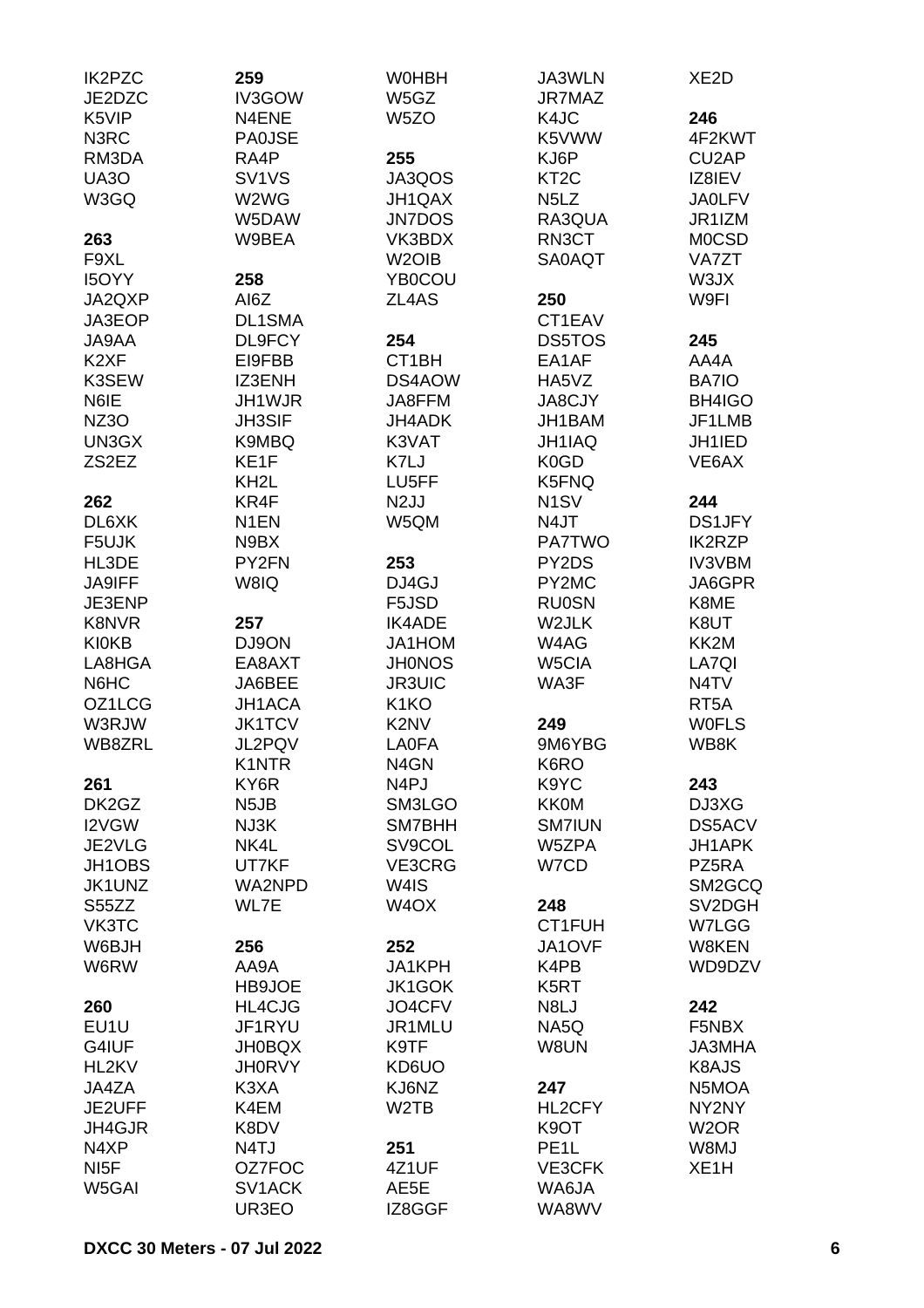| 241                           | K <sub>1</sub> RV | W7AH                           | 228                | ZS6UT             |
|-------------------------------|-------------------|--------------------------------|--------------------|-------------------|
| 9A5F                          | KG9Z              | YB1UUN                         | 4Z5LX              |                   |
| AA7G                          | UA6AUA            |                                | <b>AA0MZ</b>       | 224               |
| EA5GPQ                        | W8OP              | 232                            | <b>IK2RPE</b>      | AA6AA             |
| <b>JH1SJN</b>                 | XE2X              | 7K3QPL                         | JH1RVQ             | DL2RTL            |
| PY2WC                         |                   | 7M4AOE                         | KC6JAM             | <b>IOMWI</b>      |
| W1KSZ                         | 236               | <b>JA3NHL</b>                  | KX4TT              | <b>IK2UWA</b>     |
| W8BBQ                         | CT3MD             | JG1SWM                         | UX5UO              | KK4OK             |
|                               | <b>IK2DZN</b>     | K4HQK                          | VE1JBC             | KV1E              |
| 240                           | JA3BXF            | K4ZO                           | W1EQ               | N3KV              |
| <b>ABOCT</b>                  | K9GWH             | K6EME                          | W1SSN              | ON6YH             |
| <b>HB9TKS</b>                 | N4AL              | KF2DT                          | W <sub>1</sub> TO  | W2NRA             |
| <b>IOJBL</b>                  | SM5ARL            | N8NN                           | W5JAY              | W6SFK             |
| JG1OGM                        | SM5FWW            | WA6G                           | W7MEM              | WA3GNW            |
| K4YYL                         | <b>US0YA</b>      |                                | WB3JFS             | WA3WZR            |
| K8NK                          |                   | 231                            |                    | YB1AR             |
| <b>KR0P</b>                   | 235               | <b>AE0P</b>                    | 227                |                   |
| LA2GH                         | EA3CJ             | EI3IO                          | AD8P*              | 223               |
| N4HID                         | EC <sub>1</sub> A | JA9RT                          | DS5DNO             | HA5BSW            |
| N6PEQ                         | EU1KY             | JH4CBM                         | JA1EMQ             | <b>JA3UNA</b>     |
| NA <sub>2</sub> M             | G4PUQ             | K <sub>2</sub> C <sub>BI</sub> | JA1JYE             | JM1SZY            |
| RN9N                          | <b>IOOSI</b>      | K4MF                           | JH2PWY             | K4MS              |
| SV2AEL                        | <b>JA4DHN</b>     | K <sub>4</sub> OY              | <b>JQ1YIW</b>      | K4WFM             |
| W3ABT                         | <b>JA8UIV</b>     | W4MAY                          | JR1EFG             | KI5BLU            |
| WI8R                          | JE3EDJ            | W9JA                           | OE2GEN             | <b>NORN</b>       |
|                               | K0MN*             | WD8PKF                         | PP <sub>1</sub> CZ | N9UA              |
| 239                           | K4ST              |                                | W4RDX              | W4SK              |
| DL2RUM                        | KT <sub>1</sub> J | 230                            | W8UV               | WA3AFS            |
| G3UAS                         | LA2XPA            | CT3KN                          |                    | WO <sub>5</sub>   |
| JA1FJJ                        | OZ0J              | EA2AFV                         | 226                |                   |
| K3VAR                         | <b>S54A</b>       | EA5BRE                         | DJ7ZG              | 222               |
| KA8SYV                        |                   | <b>JA2NNF</b>                  | DL4NBE             | AA4U              |
| KC6X                          | 234               | K <sub>1</sub> LT              | IZ2EWR             | <b>I8YAV</b>      |
| KW4V                          | I2MQP*            | K9ALP                          | <b>JA8XQI</b>      | <b>JA7KE</b>      |
| N7ELL                         | <b>I8MTQ</b>      | K9ZM                           | JE2EBT             | JE1BMJ            |
| NF <sub>1</sub> G             | <b>IK0AGU</b>     | N4OA                           | JE2RDO             | <b>KG4CUY</b>     |
| NU <sub>4</sub>               | JF2OZH            | N6KZ                           | <b>JK1AJX</b>      | KJ4R              |
| W4GIW                         | <b>JH0OXS</b>     | <b>W0GG</b>                    | N4SC               | KR6C              |
|                               | JJ1KZZ            | <b>W9OO</b>                    | SM5CZK             | LB5WB             |
| 238                           | <b>JP7FSO</b>     | WA4DOU                         | <b>UA0FDX</b>      | N <sub>1</sub> JP |
| CT3HF                         | K <sub>2</sub> FW |                                | W7SX               | N6WT              |
| JA2NDQ                        | SP6JIU            | 229                            | W8IW               | W5VQ              |
| JA4VLK                        | W1WC              | AA8R                           |                    | W7JY              |
| K <sub>1</sub> SM             | W5PJR             | AA9GR                          | 225                | W8CD              |
| K <sub>5</sub> F <sub>Z</sub> | <b>WB0TEV</b>     | <b>HK4SAN</b>                  | F6ECI              | W9CSX             |
| KQ3F                          |                   | HL3AMO                         | <b>IW3GJF</b>      | WA3FRP            |
| N7WO                          | 233               | <b>IWOHQE</b>                  | IZ5MOQ             | WA4CEM            |
| NA9RB                         | EI6IZ             | JA1QXC                         | <b>JA1QIW</b>      |                   |
| W2LE                          | EW1P              | <b>K0BBC</b>                   | <b>K0THN</b>       | 221               |
| W6YOO                         | IZ8FWN            | K7LV                           | LA6OP              | <b>HB9IIO</b>     |
| W8WEJ                         | JA6CBG            | N <sub>1</sub> CGP             | N <sub>5</sub> ZC  | K0AZ              |
| WA3I                          | JF6XQJ            | N6UK                           | NA4EA              | N7NG              |
|                               | <b>JH1NYN</b>     | RD3BD                          | <b>SP7ICE</b>      | NT <sub>5</sub> V |
| 237                           | <b>KOCS</b>       | <b>WOLS</b>                    | SV3AQR             | PA0ZH             |
| AF4HX                         | K1MAA*            | W5PF                           | W3SB               | <b>S51NM</b>      |
| EA5CRC                        | <b>ON4ATW</b>     | ZS6NJ                          | W9YSX              | SM3PHM            |
| JL1OEC                        | <b>UA0FO</b>      |                                | WN6K               | SM5BMB            |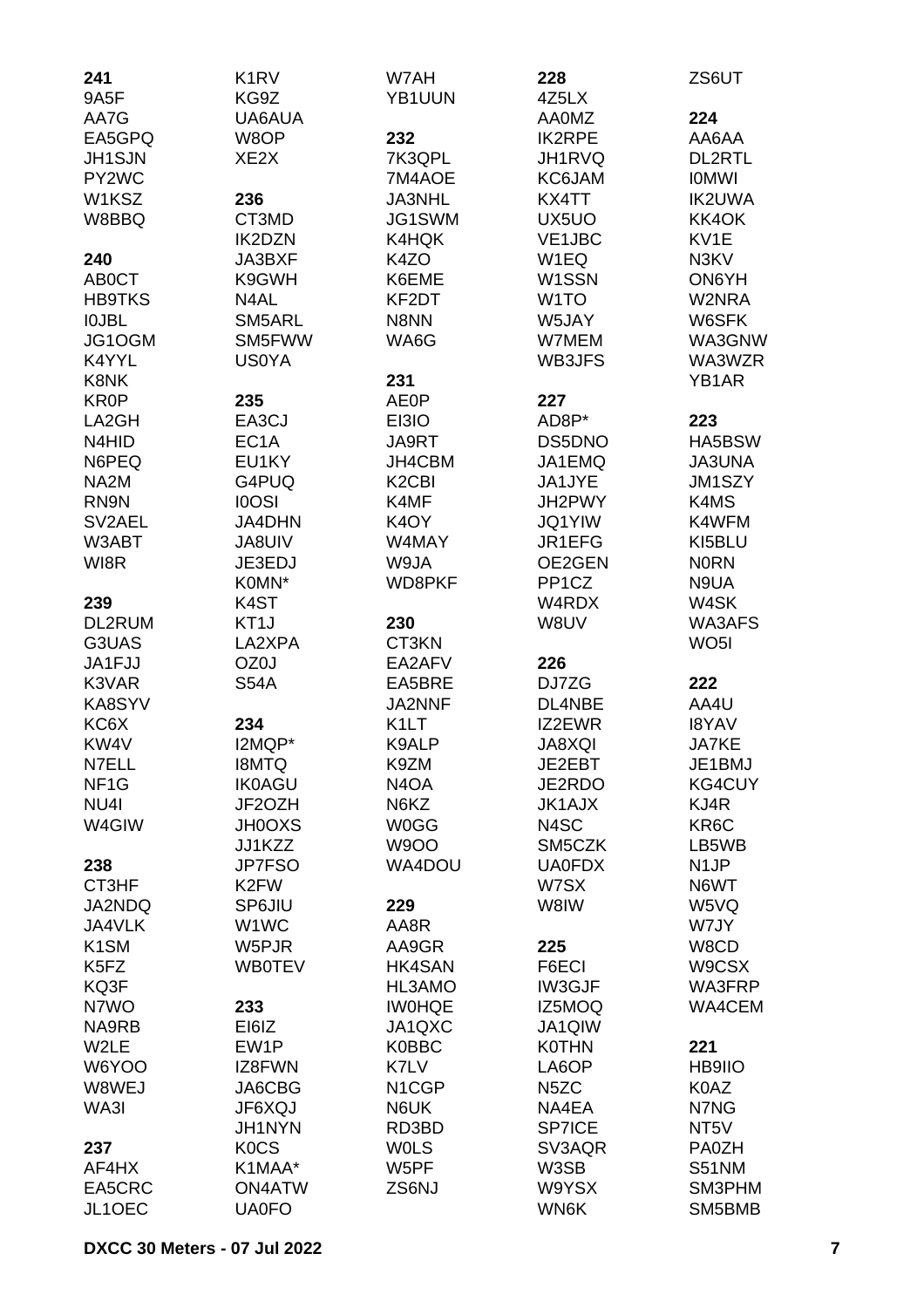| W7HPW                         | KB2FCV                        | JA8WGX            | <b>JA4HAW</b>                 | 204                |
|-------------------------------|-------------------------------|-------------------|-------------------------------|--------------------|
| W9JJB                         | KD3CQ                         | JJ1KXB            | K4GK                          | DK5HZ              |
| W9YE                          | KK4OW                         | K5CWR             | K7UT                          | EA8MT              |
| WB7B                          | N <sub>1</sub> M <sub>D</sub> | K9RT              | KI4WCQ                        | <b>HBOWR</b>       |
|                               | N6QI                          | LB7ZG             | N4HB                          | K <sub>1</sub> NJ  |
|                               |                               |                   |                               |                    |
| 220                           | NU <sub>10</sub>              | N <sub>1</sub> RR | RA3BL                         | KK1W               |
| <b>IK4MSV</b>                 | SP5ELW                        | RA0BA             | <b>SMOMPV</b>                 | N5WA               |
| JA4FM                         | SV1CQN                        | <b>RT0F</b>       | SP <sub>6</sub> A             | OZ1IKY             |
| JH5HDA                        | <b>VE1DUN</b>                 | SM7GIB            | UR9IDX                        | PY2RO              |
| K <sub>3</sub> O <sub>X</sub> | VK5GR                         | W2RIJ             | W6AEA                         | SP7CVW             |
| K3PU                          | W0AIH*                        | W3BJ              | WB5STU                        | VK <sub>2</sub> CA |
| K4JUZ                         | W2DXE                         | W3WH              |                               | W3FI               |
| N4AOE                         |                               | W5ZG              | 208                           | W3MR               |
| W2FV                          | 216                           | WP4CQ             | AL7TC                         | WA1PMA             |
| W4ABW                         | G0VXE                         |                   | DL1DWT                        | WU4B               |
| W5RYA                         | JJ1QUV                        | 212               | HB9DQV                        |                    |
| W8FIB                         | K4JKB                         | AF5CC             | HI3T                          | 203                |
| <b>WB2KSK</b>                 | K9NR                          | EA1RT             | K6ZZ                          | EA5AT              |
|                               |                               |                   |                               |                    |
|                               | <b>KLOS</b>                   | JA0PE             | K8ZM                          | F <sub>2NH</sub>   |
| 219                           | N4TOL                         | JA1IAZ            | N8VV                          | <b>IZ7AUH</b>      |
| AB4UF                         | <b>NK0S</b>                   | JH1VUO            | RD9M                          | JP1LRT             |
| CT1BWW                        | W5DNT                         | <b>JH7BKN</b>     | SM6CLU                        | K4YJ               |
| <b>IK2ANI</b>                 | W6RKC                         | N8NA              | SP1DSZ                        | <b>KFOLA</b>       |
| IZ8MBW                        | W8HMK                         | W <sub>2XI</sub>  | W7IU                          | N3KN               |
| JF1NZW                        | WB2FUV                        | WS5W              |                               | NA2P               |
| <b>K0TPP</b>                  |                               | WY6N              | 207                           | R3IS               |
| K4VNY                         | 215                           | YV <sub>5LI</sub> | AA6RR                         | RV4LC              |
| K <sub>5</sub> JZ             | 7M4CLF                        |                   | <b>HB9CQK</b>                 | RX9JX              |
| K6UNE                         | HA5CW                         | 211               | JH1IZR                        | SP3EPG             |
| KF6HI                         | <b>I8LWL</b>                  | DL5MHQ            | JI8PDC                        | W <sub>1</sub> OK  |
| <b>MU0FAL</b>                 | <b>ISOAFM</b>                 | JE1PHH            | K8AV                          |                    |
|                               |                               | K <sub>2</sub> EK |                               |                    |
| N <sub>5</sub> ET             | JJ2WOC                        |                   | KD <sub>2</sub> T             | 202                |
| VU2PTT                        | JJ6DGP                        | K4WES             | KI <sub>1U</sub>              | CT3DL              |
| <b>WAOMHJ</b>                 | <b>K3FRK</b>                  | <b>N6OJ</b>       | PY2GG                         | DJ8NT              |
| YL2TW                         | K6EID                         | NG7M              |                               | EU1M               |
|                               | K6UM                          | <b>WA9PIE</b>     | 206                           | IZ4DIW             |
| 218                           | K7LAZ                         | WB8B              | 9K2OD                         | JO1LVZ             |
| EI2GLB                        | <b>N0KV</b>                   | XE <sub>1</sub> J | DL2RD                         | <b>JR0AMD</b>      |
| JF2VAX                        | N9ISN                         |                   | JR1CAD                        | K1ACL              |
| JH1ERJ                        | W7IV                          | 210               | K <sub>5</sub> Q <sub>X</sub> | KA1J               |
| K <sub>1</sub> BZ             | <b>WA5NFC</b>                 | G3WW              | K6QU                          | NE3F               |
| K <sub>1</sub> JIU            |                               | K <sub>1</sub> RI | K8EAB                         | RX3BP              |
| K <sub>2</sub> BA             | 214                           | K5DHY             | KX2A                          | WW8RT              |
| K6MKF                         | CT1FCX                        | N <sub>1</sub> BZ | ON6KE                         | YL2KF              |
| K8CQ*                         | DL5XL                         | N2NW              | W0OGH                         |                    |
| KS3F                          | <b>IK3SWB</b>                 | N4LR              |                               | 201                |
| LU4FPZ                        | IZ0GYP                        | OH <sub>4UI</sub> | 205                           | AC6BW              |
| OH <sub>2</sub> IS            |                               |                   | DK8IZ                         | DM2RM              |
|                               | <b>JA2ITK</b>                 | UN3G              |                               |                    |
|                               | JE1HRC                        | UN9L              | G3KMQ                         | F <sub>1</sub> ICS |
| 217                           | K <sub>1</sub> UU             | VE7BV             | N6PM                          | G8AJM              |
| AA4AK                         | K7KB                          | VK3FM             | PY5CC                         | HB9CXZ             |
| DK1WB                         | N6DX                          |                   | SP <sub>5</sub> ES            | JH1DGJ             |
| DK7YY                         | N6PSE                         | 209               | <b>WORSP</b>                  | K0ABC              |
| DL2NOM                        | W6SL                          | AA4FL             | W4UEF                         | K3SUI              |
| <b>DS3HWS</b>                 |                               | AJ8B              | YO4AUL                        | K5FXB              |
| JE1GWO                        | 213                           | <b>DL6UNF</b>     |                               | N8BJQ              |
| <b>KA4RRU</b>                 | EA6ET                         | DL7JRD            |                               | N9XX               |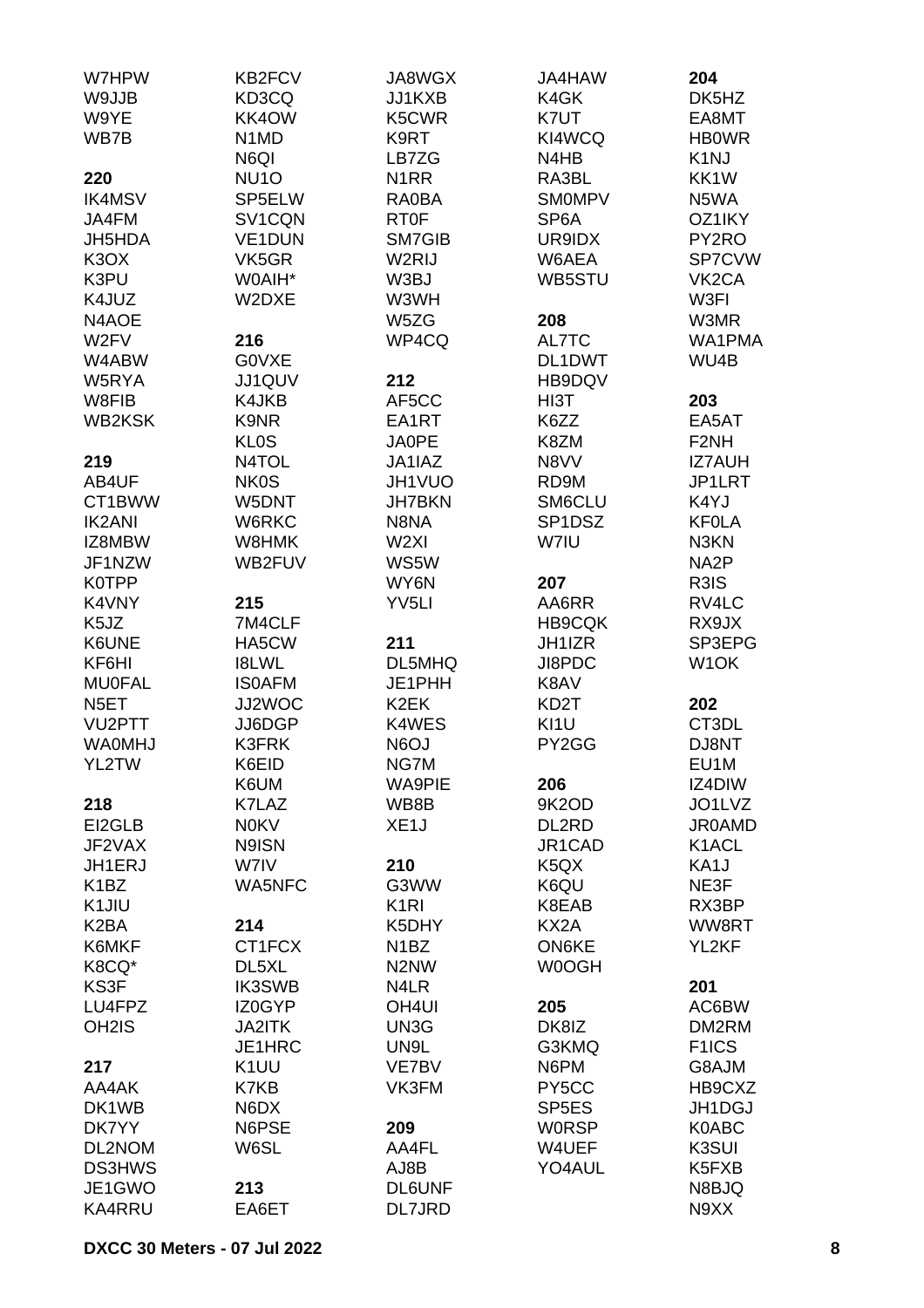| UR5FEO            | JA1BNW            | <b>JI6IHG</b>                 | 189                           | K9SM                          |
|-------------------|-------------------|-------------------------------|-------------------------------|-------------------------------|
| WK8A              | JA2MNB            | JN1NBU                        | JA3AVO                        | KE8G                          |
|                   | K1KA              | K <sub>1</sub> ZE             | JA6JYM                        | N3VA                          |
| 200               | KQ4EE             | K4JLD                         | <b>JL3DGI</b>                 | NA <sub>5</sub> C             |
| DJ7JC             | N5TU              | KD8RQE                        | K1EFI                         | SM5ENX                        |
| HB9CRV            | N9KW              | N6BM                          | K4WJ                          | VE3YF                         |
| <b>IK1IYU</b>     | NN4X              | NA2AA                         | K9FZ*                         |                               |
| <b>IV3TDM</b>     | XE1MEX            | VE <sub>1</sub> OP            | KM6HB                         | 185                           |
| JA8LRG            |                   | W4NE                          | LA5SJA                        | DL2SWN                        |
| JH1OGT            | 196               | WA9MAG                        | N6NU                          | K0OK                          |
| K5DCW             | 4X4MF             |                               | OZ5NJ                         | K <sub>1</sub> CA             |
| KM <sub>1</sub> C | 6K5YIA            | 192                           | W1NA                          | K <sub>1</sub> J <sub>D</sub> |
| N8SNM             | BV1EK             | AA4NC                         | W5VU                          | LA8WG                         |
| <b>OH3OJ</b>      | HB9BOI            | CU3EQ                         | <b>WA0SXV</b>                 | N3XM                          |
| VK4CAG            | <b>JA6IVR</b>     | EW4DX                         | WS1L                          | N4KM                          |
| W1XV              | JE1IBI            | <b>HB9MFM</b>                 |                               | N <sub>4</sub> MI             |
| W6HDG             | JP1EWY            | <b>IK2GAJ</b>                 | 188                           | <b>WORX</b>                   |
| W8QZA             | K2AJY             | <b>JF7NNI</b>                 | <b>JA7XBG</b>                 | W4NBS                         |
| WA5IPS            | KZ5DX             | JI1MNT                        | JE2KSM                        | W7QHE                         |
|                   | LA5LT             | KK5OQ                         | JH1UBK                        | W8NN                          |
| 199               | N <sub>1</sub> GC | N7NW                          | <b>JK3GWT</b>                 | WC4H                          |
| AB4SF             | N <sub>2</sub> AJ | NA9A                          | K3WWT                         | XE1RBV                        |
| DF7EE             | OE1ALW            | NH6T/W4                       | K <sub>5</sub> C <sub>D</sub> |                               |
| <b>GU0SUP</b>     | <b>SMODSF</b>     | UT6UA                         | KW9U                          | 184                           |
| HL2EIZ            | TF3DC             | VK3KE                         | N9LJX                         | <b>DH0GSU</b>                 |
| IK3DVY            | W2YR              | <b>WOTM</b>                   | OH8NW                         | DK3PZ                         |
| IK8GJR            | <b>WA9GON</b>     | WB3LHD                        | R7CD                          | <b>IK1UGX</b>                 |
| <b>JA0CIU</b>     |                   | YO2DFA                        | SV1FJP                        | JA1SGU                        |
| JA3LDH            | 195               | ZL3TE                         | VK <sub>2</sub> GR            | JH1AWJ                        |
| K6IPV             | AA3TH             |                               | W1ITU                         | K <sub>2</sub> TV             |
| UA9FFV            | <b>IK4TVP</b>     | 191                           |                               | K <sub>5</sub> GH             |
| W4GE              | JH1FNU            | AG7N                          | 187                           | KZ9DX                         |
| WA2USA            | <b>K0TT</b>       | DL2JIM                        | JA3BKP                        | N3RW                          |
| WV2I              | K4AR              | EI8IU                         | <b>JG3KLF</b>                 | NE <sub>6</sub>               |
| ZL3PAH            | K4KGG             | GM3WIL                        | <b>JM1GHT</b>                 | NW6S                          |
|                   | K5UZ              | <b>IT9CVO</b>                 | JT1BV                         | <b>SM0BYD</b>                 |
| 198               | K6SRZ             | JA2ODB                        | K <sub>1</sub> PL             | SV8RX                         |
| AA4FU             | KR <sub>0</sub> O | <b>JG1LRE</b>                 | K4GHS                         | VK6LC                         |
| AC9EM             | <b>S50B</b>       | K9GA                          | KC2STA                        | W6WA                          |
| DK3UA<br>EA1KP    | W5QP*<br>W6BK     | KE3D<br>NQ1K                  | KD <sub>5</sub> R<br>KW4CQ    | W7CB                          |
| JE4FNC            | WA6URY            | OH <sub>1JP</sub>             | N4ZY*                         | 183                           |
| K2PF*             |                   | SM4OLL                        | UR4IOR                        | AC4VM                         |
| K <sub>2</sub> SN | 194               | <b>VU2CPL</b>                 | WT4Q                          | <b>JA0BES</b>                 |
| K4KAY             | DL9GTB            | W8TM                          | WW8W                          | JA1ITJ                        |
| K7LFY             | <b>JA0AXV</b>     |                               | YB2TX                         | K <sub>1VI</sub>              |
| N <sub>2</sub> RR | JA3WMS            | 190                           | YO3DDZ                        | K3PP                          |
| N4IQ              | K <sub>1</sub> GE | DF2UA                         |                               | KD7H                          |
| ND4X              | K <sub>2</sub> ZD | <b>JA0KJE</b>                 | 186                           | KE4UW                         |
| SV1FKZ            | K4WZ              | JA4HXF                        | EA5RD                         | KQ4AV                         |
| WA6TLA            | N <sub>2</sub> RJ | JH2AJY                        | HL4CCM                        | N9JR                          |
|                   | UA9MC             | K8QKY                         | JA1UOA                        | VE3YV                         |
| 197               | VA2IG             | KJ7M                          | JA4GXS                        | W1FA                          |
| AB <sub>1</sub> J | WB8CQV            | LA6UL                         | JT <sub>1</sub> CO            | W5THT                         |
| AL7R              |                   | W1EBM                         | K <sub>1</sub> DJ             |                               |
| FG4NO             | 193               | W <sub>2</sub> W <sub>C</sub> | K <sub>2</sub> RU             | 182                           |
| HP3TA             | DL5KUA            | W6AER                         | K8SIA                         | AF <sub>2</sub> C             |
|                   |                   |                               |                               |                               |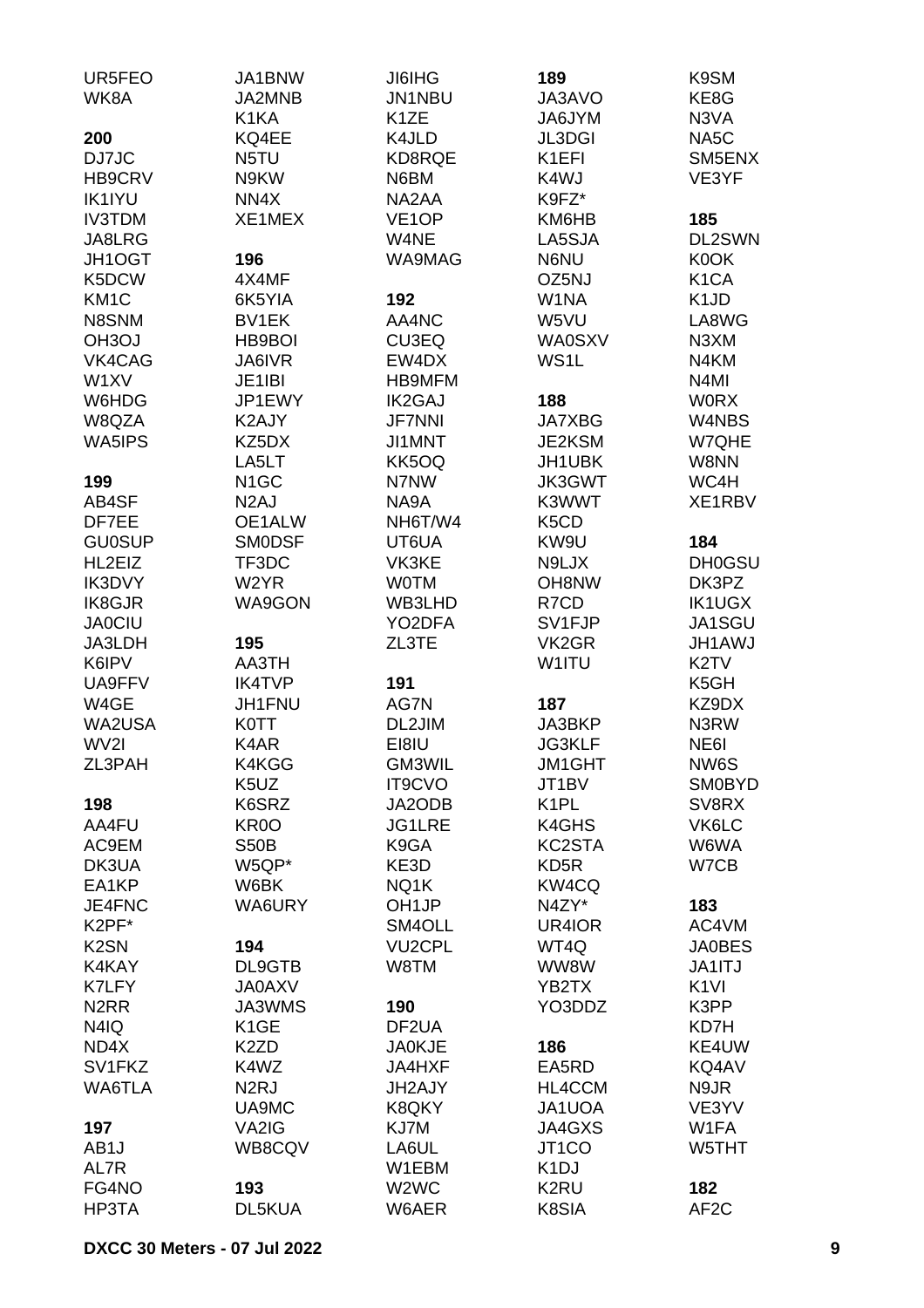| DJ3AS              | <b>JJ2VLY</b>     | WC <sub>2</sub> C | 170               | AH <sub>0</sub> U  |
|--------------------|-------------------|-------------------|-------------------|--------------------|
| K6XN               | K4WNW             | ZL3RJ             | G4XEE             | HB9CQL             |
| <b>K7LAY</b>       | KF4VTT            |                   | HB9FBG            | <b>JA9IWR</b>      |
| KB4MRX             | KR4U              | 174               | <b>I5FLN</b>      | JK1MZT             |
| KE9U               | W <sub>1</sub> OP | BG8PA             | <b>IK2WSO</b>     | K3EA               |
| <b>MOIKW</b>       | W2KA              | EA5KA             | JM1ESG            | K6TAR              |
| N <sub>2</sub> DPF | W8CZN             | G3XLF             | K2HAT             | K9JU               |
| OM8FR              | W8FN              | <b>IK0XIH</b>     | K6MM              | N3ND               |
| <b>WA0RVK</b>      | WA8MCD            | JA3EY             | K8JE              | N4IG               |
|                    | WB4SON            | JA3VPA            | KC5LK             | N9AOL              |
| 181                |                   | JJ1BDX            | LA2IR             | ND7K               |
| AA3LX              | 177               | KA9OKH            | SV1HEP            | <b>OH7TV</b>       |
| AA4EA              | AE4CW             | KK9H              | <b>UA0SC</b>      | R3BB               |
| K8BN               | JA1VRY            | N4BAF             | UA1OM             | <b>WOIZ</b>        |
| KD4POJ             | JA8NFV            | N7RD              | <b>VE7TK</b>      |                    |
| PT7DX              | JI3CJP            | UA4PK             | W <sub>4</sub> DN | 166                |
| W4DAO              | <b>JM3GXU</b>     | <b>WOIKD</b>      | W4HZ              | 4X6UU              |
| W5WP               | K <sub>5</sub> CR | W6KK              | W5JMW             | HK3PJ              |
| W6DR               | K5HK              | YB4IR             | W6PG              | <b>JA0GCI</b>      |
|                    | KN4JX             | YU1JF             | WA2VQV            | JH1FVE             |
| 180                | LX1CW             |                   | WB2BIN            | JH3FHQ             |
| AC5AA              | N3AIU             | 173               |                   | JO4JDU             |
| HA5PT              | N3KS              | HB9DVZ            | 169               | K3SX               |
| JA3FHL             | N3OUC             | <b>JA4SSM</b>     | 9K2BM             | KK8MM              |
| JR6GV              | W4REX             | <b>JA7HRM</b>     | <b>DL6NW</b>      | <b>KM7R</b>        |
| K3GGN              | W5UHQ             | K9UQN             | E21EIC            | KV4T               |
| K8YSE              | W6FL              | KE1VT             | EA1JO             | N0AH               |
| KE8UM              | W7VS              | N <sub>1</sub> KC | K <sub>2</sub> TK | N2SQW              |
| LZ2ZG              | <b>WD0DAN</b>     | <b>OH6NIO</b>     | K3NF              | NU4B               |
| N <sub>1</sub> NU  |                   | RA9SC             | KT8D              | OZ5HP              |
| <b>WOMU</b>        | 176               | W3BNN             | N4AA*             | TA1CM              |
| W2/CT1GIF          | <b>JH0AWC</b>     | YO9FNP            | N6EM              | W <sub>2</sub> CG  |
| W <sub>2ZI</sub>   | JI1WLL            | ZS <sub>1</sub> A | W9GXR             | W5GA               |
| <b>W7IUO</b>       | KA6BIM            |                   | YB0DJ             | W8SAX              |
| WF4U               | KE4BKL            | 172               |                   | WE1P               |
|                    | <b>KS0M</b>       | K7FEL             | 168               |                    |
| 179                | N4NW              | N9SF              | DF3EC             | 165                |
| AC4TO              | W1MR              | PP7LL             | DK3QM             | 7L4VYK             |
| EA7QW              | W1YRC             | W9MAK             | HL4XM             | AD <sub>3</sub> C  |
| G3SBP              | W4KA              | WK9U              | JA2LHG            | JA3EEM             |
| JA1GVT             | W8JA              |                   | JA4CZM            | JH1GNU             |
| JJ1BMB             | W9BS              | 171               | JH1RFM            | KK4XL              |
| JR4VEV             | <b>WA5POK</b>     | AD6ZJ             | JK1EBA            | OZ3SM              |
| K <sub>5</sub> RJ  | <b>WA8RCK</b>     | DK4TP             | <b>JM1HJG</b>     | W7JW               |
| N <sub>1</sub> IA  |                   | <b>K0KP</b>       | K2RET             |                    |
| NI3P               | 175               | KD4W              | K9UWY             | 164                |
| SM <sub>1NJC</sub> | 5T5PA             | KO8SCA            | <b>KB9DAK</b>     | CX <sub>2</sub> CC |
| TF3JB              | <b>CU3AN</b>      | NA6MG             | N7MQ              | JA2BUR             |
| W <sub>4</sub> AO  | G4FKA             | NI7F              | R9MJ              | JF1WLK             |
| W6DE               | <b>JA0AVS</b>     | TA1L              | TF3Y              | <b>JH7WQX</b>      |
| WB0O               | JA6OXT            | W1DYJ             | VU2LBW            | K4AU               |
|                    | JE2SOY            | W3KHQ             | W4OWY             | <b>KK4CLY</b>      |
| 178                | <b>JG3RWX</b>     | W8LMG             | W6SIY             | LB <sub>5</sub> GI |
| AJ8MH              | <b>K2RNY</b>      | WA9JWL            | W9NIO*            | LX1KC              |
| HB9BMY             | K6BV              | WB6BFG            |                   | <b>NOTR</b>        |
| JA1NLX             | VK2AAH            |                   | 167               | N7WS               |
| JH1AGU             | <b>W0FG</b>       |                   | AA4LR             | NF4A               |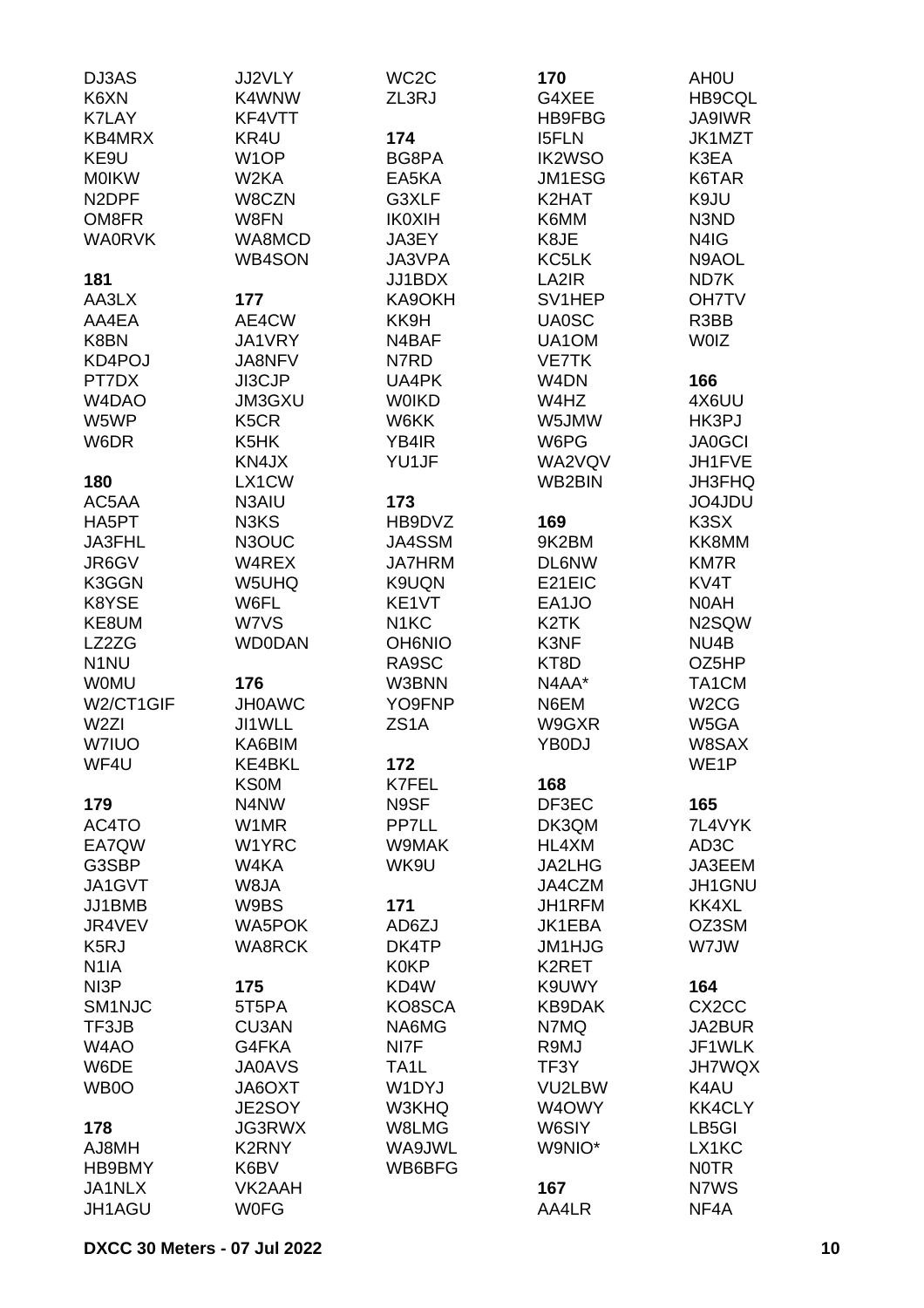| PY2ADR              | WR7Q              | KE5BR                         | YO3AIS                        | 152                           |
|---------------------|-------------------|-------------------------------|-------------------------------|-------------------------------|
| R <sub>2</sub> ARR  | ZS1EL             | KN4PPD                        |                               | <b>DD0VU</b>                  |
| VE1VOX              |                   | KU <sub>2</sub> A             | 155                           | DK7VW*                        |
| VU <sub>2</sub> CDP | 160               | <b>MOHIH</b>                  | EA5AR                         | DL8OH                         |
| W7FI                | AA4DD             | N8NB                          | <b>IK0WRB</b>                 | EB3CW                         |
| W7YW                | DK6OR             | N9LEO                         | JE7BUH                        | HB9AGO                        |
|                     | <b>DL3ANK</b>     | NA5S                          | JL1GYZ                        | <b>JA2ACI</b>                 |
| 163                 | EA3EQT            | SV3KH                         | <b>JM1JIV</b>                 | <b>JH7IQQ</b>                 |
| AC7ZG               |                   |                               |                               |                               |
|                     | F5AQB             | VA3AYA                        | K5TN                          | <b>JJ1IRS</b>                 |
| E73D                | <b>IWOBYL</b>     | W1AW                          | KM4HQE                        | KH <sub>6</sub> P             |
| JA4FKO              | <b>IZ0BTV</b>     | WE4S                          | LU2DSL                        | LA7EIA                        |
| JR3ADB              | <b>JK7LXU</b>     | WQ1H                          | <b>NOSTL</b>                  | N4XMX                         |
| K <sub>0</sub> SD   | K <sub>2</sub> OP | YO6HOY                        | PA <sub>5</sub> X             | N6KK                          |
| K5LY                | KK4CB             |                               | UA6XT                         | N7DED                         |
| K9IA                | N <sub>1</sub> RK | 157                           | VA3NXM                        | NA1DX                         |
| KE3X                | NA5Z              | 9H1AE                         | <b>W0KCJ</b>                  | <b>NEOU</b>                   |
| <b>KJ7TEA</b>       | OE3KLU            | AC4BT                         | W3ACO                         | NX8Y                          |
| <b>KL7TC</b>        | OZ4VW             | AK1P                          | W6WF                          | NZ4DX                         |
| KP4N                | VR2XYL            | DK5RL                         | W9ZCL                         | SQ7FPH                        |
| LZ1XL               | W <sub>1</sub> AO | EI7GY                         | XE1FAS                        | WB5NHL                        |
| LZ2XF               | W <sub>1</sub> ZS | HL5BMX                        |                               | ZS <sub>1</sub> J             |
| NZ <sub>50</sub>    | WB8RFB            | JR3TOE                        | 154                           |                               |
| W4MA                |                   | K7CU                          | AB2E                          | 151                           |
| WB2NPY              | 159               | N <sub>2</sub> G <sub>Z</sub> | DF2WF                         | DS5JMG                        |
| WQ5R                | AA3AZ             | N5TF                          | <b>IV3FFI</b>                 | HB9EFK                        |
|                     | CT1DOF            | S53MJ                         | <b>JA2CKK</b>                 | JA6CMQ                        |
| 162                 | CT7ANG            | SV4FFL                        | JH3FCF                        | KA6RWL                        |
|                     |                   |                               |                               |                               |
| <b>JA0EVI</b>       | DL2AMD            | W4CC                          | JR4CZM                        | KF7F                          |
| JA1OVD              | DL6DCD            | W4UCK                         | K4SX                          | KH6M                          |
| JI3BFC              | EA1BLA            | W4YCH                         | K <sub>5</sub> V <sub>R</sub> | KM8V                          |
| <b>K0BRO</b>        | JA8EIA            | W5TUF                         | <b>K7ORK</b>                  | N <sub>2</sub> C <sub>G</sub> |
| K0QQ                | K <sub>1</sub> XE | W6RFF                         | KZ1W                          | N <sub>3</sub> AO             |
| K1LTJ               | K3FM              | W7VY                          | N4HN                          | N9OY                          |
| K3VPZ               | KA3GWD            | W8WM                          | N4QWZ                         | NA9Q                          |
| K9SG                | KS4YT             | <b>WA0ROI</b>                 | ON5EQ                         | PY5IP                         |
| KA1DJ               | N <sub>2</sub> FF | WF4G                          | <b>SMONUE</b>                 | VE6TL                         |
| KD4SN               | OZ9XU             |                               | <b>VU2ABS</b>                 | VR2MY                         |
| N <sub>5</sub> BO   | V51YJ             | 156                           | <b>WOPE</b>                   | W4DVG                         |
| ND4V                | W3KB              | AA7XT                         | W8GNM                         | W5PD                          |
| OZ9U                | W3WST             | AK4AO                         | ZS <sub>1</sub> C             | W6GJB                         |
| <b>PA0TCA</b>       | W4CCS             | <b>IK2WPO</b>                 |                               |                               |
| TF4M                | W5FPT             | JA2OLJ                        | 153                           | 150                           |
| V51B                | W9IL              | JA8RRF                        | G4NBS                         | 7K1CPT                        |
| VK6OZ               | WB2WPM            | <b>JHOLME</b>                 | <b>JA7JAA</b>                 | AG1A                          |
| VR2XMT              | YB3MM             | JR1VAY                        | JI1VVB                        | EA2AAZ                        |
| W4ARK               |                   | K3WC                          | <b>JS6TWW</b>                 | G4AFJ                         |
| WB2HJV              | 158               | K8YYY                         | K7HC                          | <b>IK0UTM</b>                 |
|                     | AK7O              | N <sub>1</sub> QY             | K8WHA                         | <b>JA0MRW</b>                 |
| 161                 | DL7BO             | N4XYZ                         | <b>KB0EL</b>                  | <b>JE4CIL</b>                 |
| DL4FAP              | EA1P              | N6RK                          | KE3ZT                         | JF1KML                        |
| HK6K                | EA5RU             | N8SHZ                         | KU1T                          | <b>JR0QFA</b>                 |
| JA4CSJ              | HB9RYZ            | SO <sub>5</sub> AS            | NY4G                          | K8SL                          |
| N <sub>2</sub> MFT  | <b>IV3KCB</b>     | SP5LKJ                        | PF7M                          | KB6CIO                        |
|                     |                   |                               |                               |                               |
| W1HEO               | <b>JA0ADY</b>     | VE4EAR                        | VE2ACP                        | KD3HN                         |
| W5RF                | <b>JH0AKV</b>     | W5EW                          | W3HKK                         | KN7K                          |
| W7WZ                | K <sub>1</sub> LI | WA5KBH                        | W3ML                          | <b>NOVVV</b>                  |
| WD5BJT              | K6ZP              | WB8BZK                        | XE2YWH                        | NS3L                          |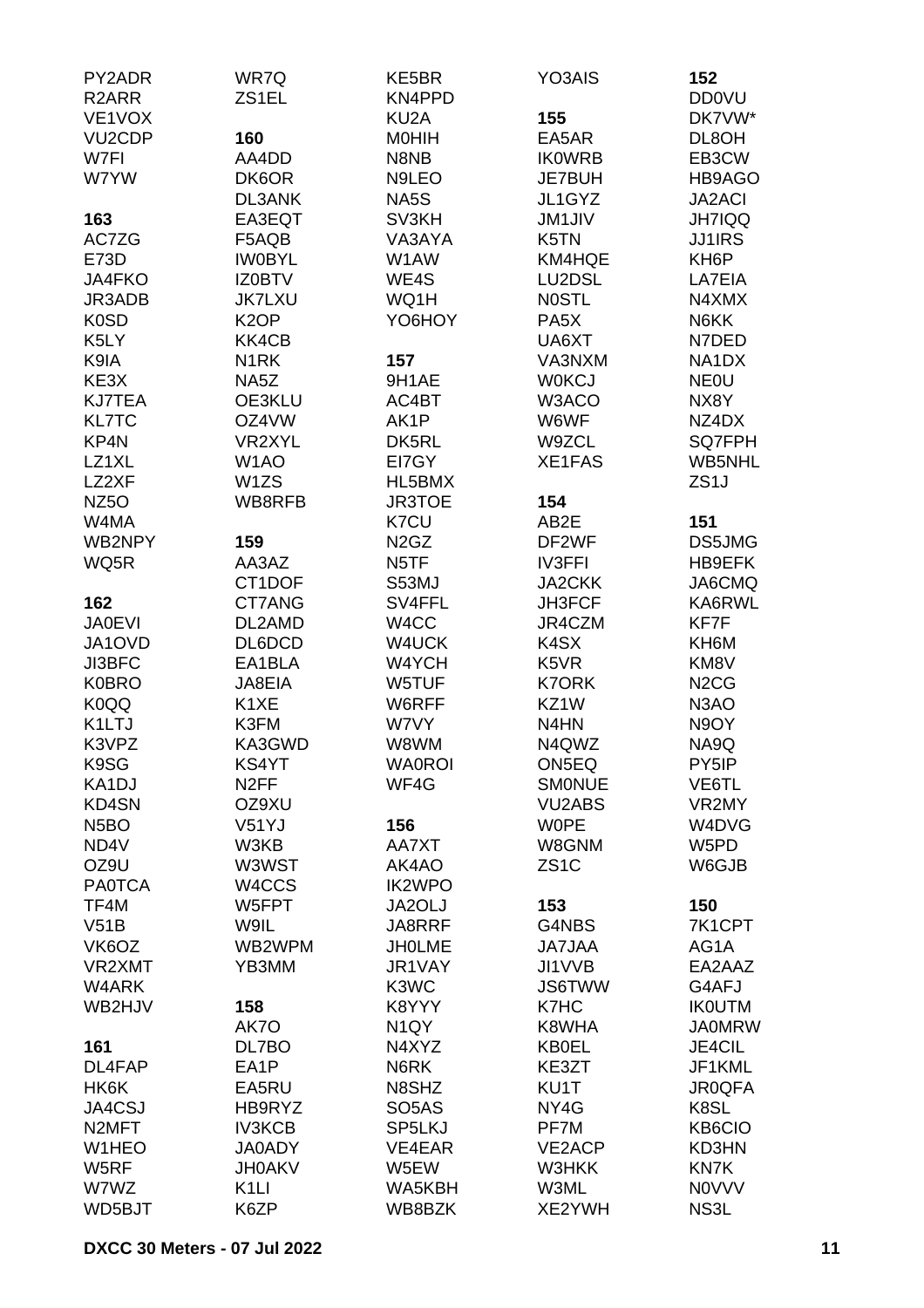| SP6AXW                         | F6KOP              | WA4USA             | JH1SOD              | VK2HV                         |
|--------------------------------|--------------------|--------------------|---------------------|-------------------------------|
| SV <sub>2</sub> BXA            | <b>IZ0FUW</b>      | WB2RAJ             | <b>UMW9HL</b>       | <b>WOSR</b>                   |
| TF <sub>5</sub> B              | J68HZ              | XE <sub>1ILI</sub> | <b>JR3QHQ</b>       | W2KP                          |
| UW7UA                          | JE1VTZ             |                    | K4EU                | W4CMM                         |
| W9QO                           | K6LPO              | 143                | K4WM                | W5SUM                         |
| WB2KSP                         | KM8AM              | A61BK              | KF3N                | W7TUS                         |
| WW1L                           | N <sub>1</sub> ZZ  | AD7L               | KH6XT               | WB3AVD                        |
|                                | N3KR               | AI4QQ              | N4LV                | WD8KND                        |
| 149                            | NO9E               | DL4ZAB             | N6VS                | YO3JF                         |
| DS2BGV                         | OZ9GA              | EA7LS              | NU1T                |                               |
| G3PSM                          | WN7J               | EI3CTB             | SV2DSJ              | 138                           |
| <b>K0COM</b>                   | WW2DX              | JA6ENL             | TG9AJR              | <b>ABORX</b>                  |
| K <sub>2</sub> KI <sub>B</sub> |                    | <b>KOCF</b>        | VE7SZ               | DS4DBF                        |
| K2MK                           | 145                | K8RMC              | W5AP                | DS4NPL                        |
| K4KEW                          | 4X6ZK              | N8NH               | YB2BNN              | IZ1JLN                        |
| K <sub>5</sub> K <sub>G</sub>  | 9H1EJ              | OK1WF              |                     | JH3PRR                        |
| KA1API                         | A92IO              | OV <sub>50</sub>   | 140                 | JP1GUW                        |
| KC2SST                         | AA5B               | OZ1OXQ             | AG1I                | K <sub>2</sub> D <sub>C</sub> |
| KD9ZR                          | BA4TB              | <b>VU2IBI</b>      | DF1ZN               | K9BQL                         |
| N7KO                           | DH <sub>2</sub> PC | <b>WBON</b>        | EA4UV               | KB <sub>2</sub> S             |
| NC <sub>1</sub> M              | EA7AZA             | WI7P               | EA5HM               | KB8DID                        |
| NN6K                           | EA8RR              |                    | EI4BZ               | KI6CG                         |
| ON6AA                          | HB9ZS              | 142                | F6HLC               | N <sub>1</sub> HO             |
| SP1NEN                         | JA1BON             | G4FTC              | G4SGX               | N7FF                          |
| VE3YXO                         | JH2NWP             | HB9BEM             | <b>GM0VRP</b>       | <b>VU2MSA</b>                 |
| WA4QMQ                         |                    |                    |                     |                               |
|                                | <b>K0LB</b>        | HL2ZN              | HC <sub>1</sub> BI  | ZP5YW                         |
| WK4Y*                          | KJ6Y               | IW1QN              | <b>HL4GAV</b>       |                               |
| WY1G                           | N <sub>1</sub> SZ  | JA1CPU             | IZ1JMN              | 137                           |
|                                | N <sub>2</sub> ZA  | <b>JH0WYT</b>      | JE1COB              | AB9M                          |
| 148                            | N4PYI              | JH3GFA             | K6RI                | HK1X                          |
| JO3WHB                         | N8TFD              | K3GT               | <b>K8ROK</b>        | <b>I8DKR</b>                  |
| N4QM                           | NK <sub>5</sub> Z  | K4YZ               | KR4BD               | JF1MTV                        |
| N5TW                           | OZ1HPS             | K5ZD               | N4DWK               | <b>JH8UQJ</b>                 |
| PP <sub>2FN</sub>              | TF3VS              | <b>K7AWB</b>       | N <sub>5</sub> PA   | K3UW                          |
| TZ4AM                          | <b>WA7BNG</b>      | KC1ERO             | N7KDT               | K4GM                          |
|                                | WB1ATZ             | KE5FXE             | NK7Z                | K <sub>4</sub> GO             |
| 147                            | <b>WB4GLI</b>      | KO4PY              | SM5BNK              | KC8YDS                        |
| <b>AG2O</b>                    | WF1H               | KR <sub>2Q</sub>   | SV <sub>1</sub> BYI | KV4AA                         |
| EA2BFM                         | YB1RUS             | KW4J               | VK2DAG              | <b>NOJR</b>                   |
| HC <sub>1</sub> H <sub>C</sub> | ZS5LEE             | NC7B               | <b>W0QQ</b>         | SV3EXP                        |
| <b>I1YDT</b>                   |                    | RM4C               | W5SG                | W4PGC                         |
| JA0GZZ                         | 144                | UT9LC              | W7PC                | W4PNY                         |
| <b>JK1JAS</b>                  | <b>E77S</b>        | VA3HP              | W8PAT               | W4UT                          |
| K5ZQ                           | IZ2CSX             | <b>W0ZS</b>        | W9SE                | WB7QXU                        |
| K8CR                           | JA5XPD             | W6QO               | WA3GM               |                               |
| K8ZZU                          | <b>JM1LPN</b>      | WA5NOM             | WR2G                | 136                           |
| <b>K9MMS</b>                   | <b>KF7NN</b>       | WO <sub>5</sub> D  | ZL3REX              | AA5N                          |
| KM <sub>1R</sub>               | <b>KI3O</b>        | ZS <sub>2</sub> Y  |                     | <b>DS4DRE</b>                 |
| <b>KM4NS</b>                   | N1BCL*             |                    | 139                 | HB9VAB                        |
| LA8PDA                         | N8IL               | 141                | AC9S                | HC1HN                         |
| N8KU                           | RA3AOS             | AD5WB              | IW5EIJ              | <b>IK8VRH</b>                 |
| W4HOG                          | TA2RC              | AE5B               | <b>JA1JYS</b>       | <b>JA0ED</b>                  |
| XE <sub>1</sub> R              | UN7BK              | DK3TL              | JA5JUG              | JA1EYN                        |
|                                | VE3SKX             | DL5MM              | JA6AVT              | <b>JA7FAS</b>                 |
| 146                            | <b>WOQC</b>        | EA2AA              | K4HEB               | K <sub>2</sub> AX             |
| EA4DEI                         | W <sub>1</sub> RG  | EW4C               | LZ1XZ               | K <sub>4</sub> OP             |
| F4GVO                          | W5WLA              | IV3AVQ             | N1KM                | K7PO                          |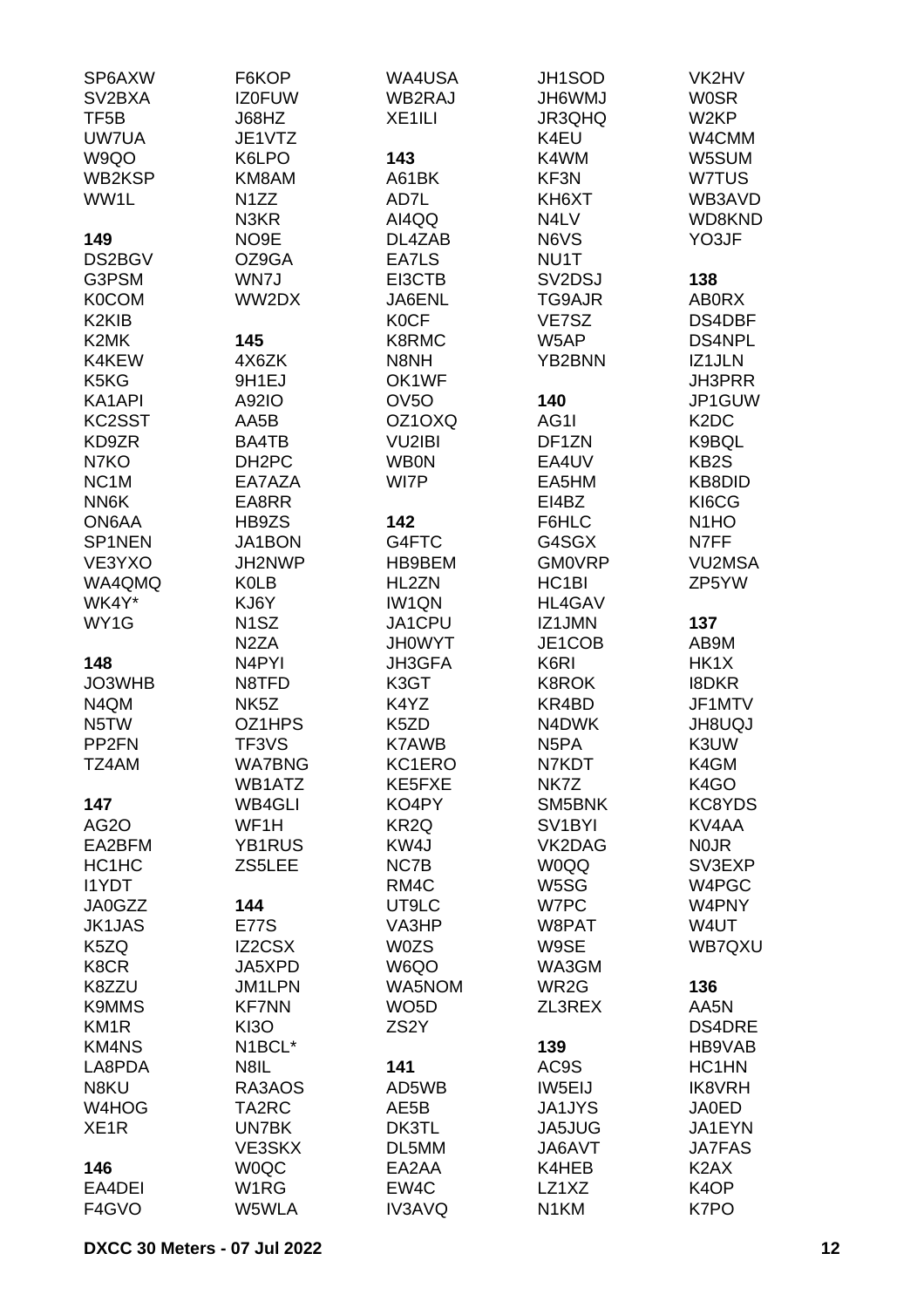| KX6C               | UT7EC             | SV <sub>2</sub> CLJ | JH8UGL            | K9GL                          |
|--------------------|-------------------|---------------------|-------------------|-------------------------------|
| NU <sub>1</sub> B  | VK5CE             | VU2DED              | JN1RFY            | OH2LHE                        |
| <b>ON7DR</b>       | W <sub>1</sub> ZK | W6TK                | <b>JQ3TAN</b>     | W1MJB                         |
| PA5CW              | W5RDW             | W9KX                | JR1LZK            | WB9PNU                        |
| SM6YF*             | WA5CMI*           | W9RB                | K0BX*             | WC4B                          |
| W8MIL              | WC3W              | W9ROG               | K <sub>1</sub> EO |                               |
| WG0G               | YB2TS             | WA4VJK              | K4KU              | 126                           |
| <b>YB0MWM</b>      |                   |                     | K4RDU             | AB4FH                         |
|                    | 133               | 131                 | K <sub>6</sub> OJ | AC2QH                         |
|                    | AA4UC             | AA8SW               | K9AAN             | <b>ER0FEO</b>                 |
| 135                |                   |                     |                   |                               |
| AA9D               | AC8L              | C31MF               | KH6DX             | F5EOT                         |
| AB9KZ              | AJ4A              | DL9QJ               | LA4RT             | JA3DY*                        |
| AD4AA              | <b>IOLYO</b>      | <b>JH4CPC</b>       | N3ME*             | JH6RTO                        |
| CU3EJ              | JA2CPD            | K7CMZ               | N8AGU             | JH8LEY                        |
| <b>DL3JFN</b>      | JA6GXP            | <b>KL7TS</b>        | NG <sub>0</sub> G | JI1FXS                        |
| G3CWW              | JF7RJM            | N0ODK               | SM2YIP            | <b>JR7ILA</b>                 |
| <b>HB9GWJ</b>      | K0IO              | N <sub>2</sub> YF   | <b>WODD</b>       | K2XB*                         |
| JA3MIO             | K <sub>2FJ</sub>  | N <sub>4</sub> FN   | W7HR              | K5TA                          |
| JG2LGM             | K3MSB             | RM6LW               | WM9Q              | K9LCR                         |
| JH1ORA             | K6EGF             | <b>S51MA</b>        | WV4TN             | KC <sub>9</sub> K             |
| JI1DMH             | <b>NOTK</b>       | SP5AMN              | YB9AY             | KE <sub>1</sub> B             |
| K <sub>2</sub> DF  | N4UW              | VE3QAA              |                   | KE4KMG                        |
| K6UXO              | N7TM              | VE3VV               | 128               | KM <sub>2</sub> E             |
| K8EB               | NI4Y              | W4LIA               | 7J1ABD            | LB2TG                         |
| KD1F               | NO <sub>2</sub> C | W6JZ                | AA9RR             | LU7DW                         |
| N6PAT              | NT <sub>5</sub> O | WA8LRW              | AF3X              | N <sub>5</sub> H <sub>C</sub> |
| NC6K               | NT9F              | WC4V                | EA1DLU            | NA <sub>2U</sub>              |
| ND3L               | OH3PYY            |                     | EW4A              | NC4RY                         |
| ON4AGX             | W1JMM             | 130                 | GM1BSG            | SK0QO                         |
| SM2DMU             | W4IR              | CT3CD               | IS0/YO3RA         | VE7VZ                         |
| <b>UY0MM</b>       | W5CWQ             | DK3BK               | <b>K0MB</b>       | VR <sub>2</sub> CO            |
| <b>WOJMP</b>       | WB5TOI            | DL4FDM              | K9AAA             | <b>WORXL</b>                  |
| W3ATV              | <b>WIOE</b>       | DM3CW               | KE4S              | W1BYH                         |
| W3NRJ              | WM4AA             | EA5GXI              | KF6A              | W4EY                          |
| W4KCM              | WQ8T              | EI2JD               | KP4DS             | WB1ASL                        |
| W7APM              | YB1TQL            | <b>I7LGM</b>        | N6FS              | WV4V                          |
| WB8EKG             |                   | <b>JA0JPD</b>       | N8II              | XE2MX                         |
| <b>YB0EIN</b>      | 132               | <b>K0SRL</b>        | RC <sub>2</sub> A |                               |
|                    | DJ5DT             | KK9T                | UA0ABB            | 125                           |
| 134                | EI1DG             | KM3J                | <b>UA0AV</b>      | 7J1ADJ                        |
| AC8TO              | G8BCG             | N9RE                | VK3NX             | AB2NI                         |
| <b>IZ0BVU</b>      | HK3CW             | ND9G                | WP4EJH            | <b>HB9ANK</b>                 |
| JA2LMY             | <b>IK0CHU</b>     | VU3WEW              |                   | HL1VAU                        |
| <b>JA7NGE</b>      | JA5CDL            | W2KNG               | 127               | IK5BOH/2                      |
| JE3PCP             | JE4WOK            | WA2MUA              | AB4GE             | IZ8DEO                        |
| JE6UWU             | JH1CTV            | YB1TJ               | CT1ELF            | JJ2BLV                        |
| <b>JF3AHI</b>      | K3DQB             | YB2DX               | DD9WG             | JK1VXE                        |
| K <sub>2</sub> TER | K5MT              | YU1LD               | DL2VWR            | K <sub>1</sub> YR             |
| K3HW               | K9JE*             | ZS2ACP              | DL7LX             | K4JWA                         |
| K3WGR              | KB2XJ             |                     | <b>E74A</b>       | K4UU                          |
| K6CF               |                   | 129                 | EA3HDZ            | KB1AWM                        |
|                    | N <sub>1</sub> ZJ |                     |                   |                               |
| K9QJ               | N6ZN              | AA4MM               | F4FLF             | KB8ZUN                        |
| N4MEC              | N7JB              | DL8UAT              | FG8OJ             | KC1OPD                        |
| OH3TY              | PY2RN             | G3VQO               | G4AYU             | KG1V                          |
| PY2FUL             | R <sub>0</sub> QA | HI8RD               | IZ5FSA            | LU8ADX                        |
| RA3CO              | RC3FL             | <b>IU0ICA</b>       | K4DET             | N3TR                          |
| RW6MBC             | SM7WVZ            | IZ4IRO              | K7QBO             | N4LSJ                         |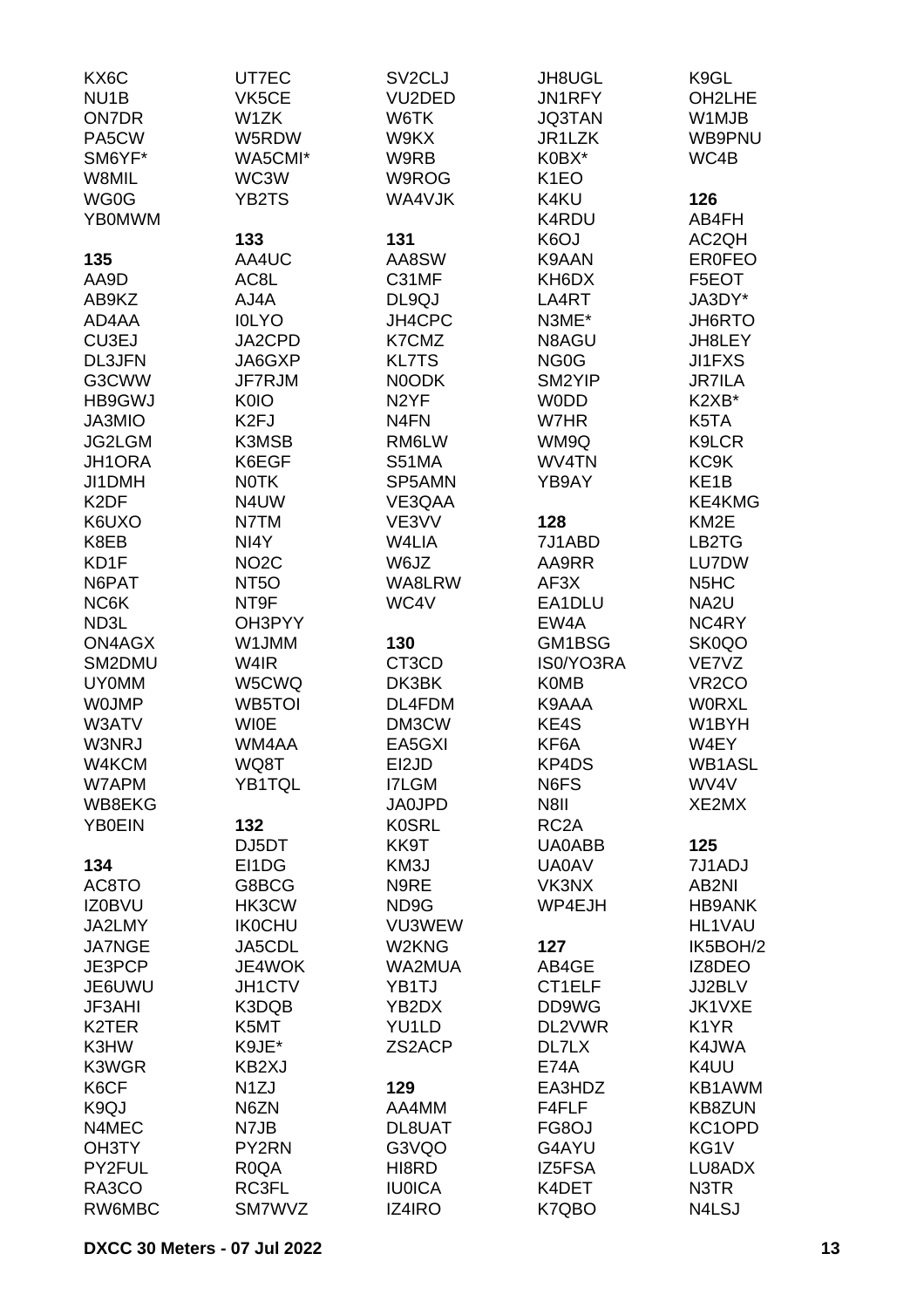| OH1TSM<br>W <sub>4FO</sub><br>W5XU | W8MSP<br>W9HBH<br>W9RXJ          | W4CU<br>W6CUA<br>W6GRV | TF <sub>1</sub> A<br>VK4BUI<br>VU2AE | K4TR<br>K8MN<br>KG4IYS      |
|------------------------------------|----------------------------------|------------------------|--------------------------------------|-----------------------------|
| WS1F                               | WA6EZV                           | WV8DX<br>YE1AR         | W3NS<br>W4EJG                        | MM1PTT<br>N <sub>2</sub> SU |
| 124                                | 122                              |                        | W5JE                                 | N9MR                        |
| AG3V                               | EA7AN                            | 120                    | W5WS                                 | OD5YA                       |
| DJ5FZ                              | JA1PVX                           | <b>AA0FT</b>           | W7YED                                | ON4EB                       |
| DJ9FK                              | JL6USD                           | AA2T                   | WA0GUD*                              | W4MOT                       |
| DL5ZB                              | K1GND                            | DM5JBN                 | <b>WA1EHK</b>                        | W5WI                        |
| F8EZE                              | K8FB                             | GU4YOX                 | WB5KSD                               | WX3P                        |
| G4EXD                              | KD6WKY                           | HG6IA                  | WQ6Q                                 |                             |
| <b>HB9AWS</b>                      | KN9N                             | IK5BSC                 | <b>YBONFL</b>                        | 116                         |
| HL2DBP                             | LA9VBA                           | JA1ERB                 |                                      | AC4XO                       |
| <b>IK8TEM</b>                      | <b>MOVCB</b>                     | KC4HN                  | 118                                  | AC <sub>9</sub> O           |
| <b>IN3FCK</b><br>IU8IYE            | <b>NOIW</b><br>N <sub>2</sub> MN | KE6V<br>KE9UA          | A65BD<br><b>AA7UN</b>                | EC1AIJ<br>F5PBL             |
| <b>JH5OTE</b>                      | N4PAJ                            | KM4A                   | AK5X                                 | F8DZY                       |
| <b>K0WK</b>                        | NE <sub>1</sub> RD               | KU3G                   | DJ3XD                                | <b>G0HIO</b>                |
| K <sub>2</sub> JK                  | SM2EJE                           | N3GTG                  | G4ZWY                                | <b>GOUII</b>                |
| K4MIJ                              | W <sub>2</sub> GHD               | N4HUF                  | HC1E                                 | IZ8EJB                      |
| K5MMH                              | W <sub>2</sub> PD                | N <sub>5</sub> CR      | <b>IW8CGX</b>                        | JA1SZN                      |
| <b>KC9WPS</b>                      | W3MF                             | <b>NN5O</b>            | JE7KQU                               | JA6TNY                      |
| <b>KD0AA</b>                       | W5TZX                            | NQ4A                   | JE7OEC                               | JA8ANQ                      |
| KY6AA                              | W7GB                             | S52R                   | JH4GNE                               | JE1TNL                      |
| N4GOA                              | W7IAN*                           | W <sub>2</sub> PP      | K1ROA                                | JR4LZX                      |
| N7GCO                              | W7QC                             | W3JM                   | K4BYN                                | K <sub>2</sub> HT           |
| N9DR                               | WF5T*                            | W4UAT                  | K7LY                                 | K6ME                        |
| NJ7G<br>NX <sub>1</sub> P          | YV4DYJ<br>ZS <sub>2</sub> I      | W5IP<br>W8LIG          | KD4EE<br>LU9DO                       | K9SUH<br>KA5SYP             |
| TA1PB                              | ZS6RJ                            | W8YV                   | N <sub>5</sub> Q <sub>S</sub>        | KF2OG                       |
| VU2MB                              |                                  | WF4W                   | N7NF                                 | KN7Y                        |
| W3DQS                              | 121                              | XE1EE                  | OM2NW                                | KQ5M                        |
| W7IMU                              | 9M8DEN                           | XE1HG                  | SM3DXC                               | N4LKB                       |
| WC2K                               | AA6XV                            |                        | SM5BFJ                               | N4UFP                       |
| WF5E                               | AA9WO                            | 119                    | SM5ELV                               | N <sub>5</sub> OP           |
| XE2AU                              | AE1T                             | 6K5AQY                 | <b>W0ZX</b>                          | N6VNI                       |
| ZP6CW                              | AK5Q                             | A71AM                  | W3FOX                                | N8AID                       |
| 123                                | DK3FB<br>E70T                    | AA5TL<br>AI1W          | W4ALF<br>W8VVG                       | NU4Y<br>NV <sub>4</sub> B   |
| FM5FJ                              | GW4TSG                           | DH8WR                  | WA8COB                               | VR <sub>2</sub> CC          |
| <b>IK8UHA</b>                      | IZ1JLG                           | E29TGW                 | WB5ZAM                               | W <sub>1</sub> GY           |
| IZ1EPM                             | <b>JA3VUI</b>                    | EA8TZ                  |                                      | W2RS*                       |
| <b>JA2HOL</b>                      | K3OK                             | F4GTB                  | 117                                  | W4TUN                       |
| JA2QCX                             | K5GM                             | G3LPS                  | DL2OW                                | W5BK                        |
| <b>JA7FVA</b>                      | K <sub>5</sub> PC                | HB9BNQ                 | <b>DL7UGO</b>                        | WA4TMJ                      |
| JK1DDG                             | KE1IU                            | JH8MZF                 | EI8JX                                | WN1M                        |
| K3GW                               | N6MXU                            | K0GEO                  | G3YFE                                |                             |
| K8ARY                              | NS4X                             | K4MQL                  | <b>IK0SHH</b>                        | 115                         |
| K8ZT<br>N7ZA                       | NX <sub>1Q</sub><br>PV8ABC       | K4ZMV<br>KB3KJ         | <b>IK1RKN</b><br><b>IU8GNY</b>       | CT7ABD<br>DL4KUG            |
| NA6O                               | <b>RA0R</b>                      | <b>KF0RQ</b>           | JA4DLF                               | F8GB                        |
| NC8I                               | SV <sub>1</sub> XV               | KY <sub>5</sub> I      | JA7JM                                | G4EHT                       |
| ON4LG                              | UA4HAD                           | N <sub>1</sub> UZ      | <b>JA7MWC</b>                        | IZ7QSS                      |
| <b>WOJM</b>                        | VU2NXM                           | N4VN                   | JM1JZN                               | JA1CC                       |
| W1MRH                              | W <sub>1</sub> GF                | OE3JAG                 | K3SF                                 | JM3XZC                      |
| W6DX                               | W2RQ                             | OK2ZDL                 | K4RP                                 | <b>KE0A</b>                 |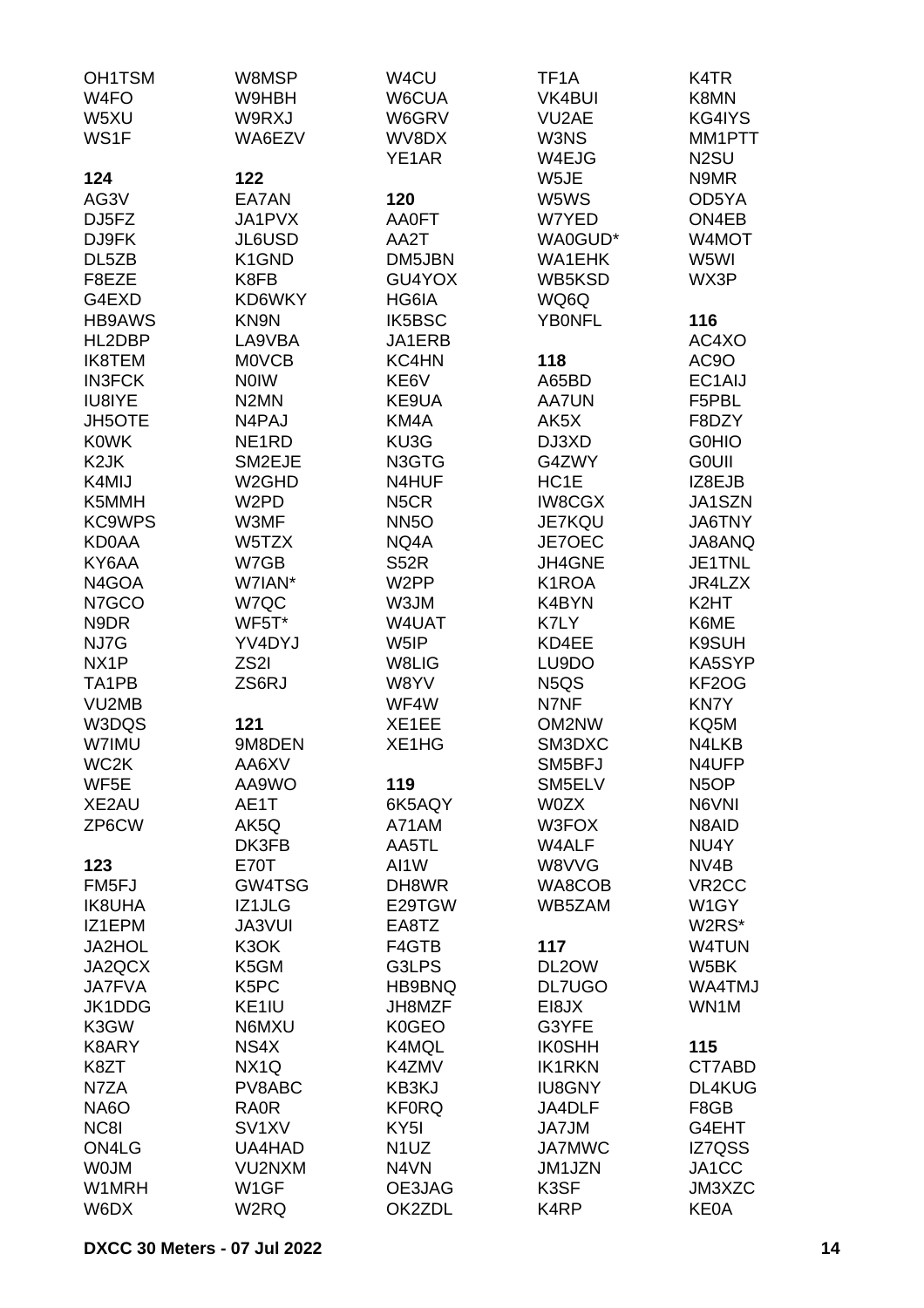| N7MB              | <b>HB9TJG</b>      | W3XX                           | W9GG          | KD8DEU             |
|-------------------|--------------------|--------------------------------|---------------|--------------------|
| NA9L              | IZ3DBA             | W5EC                           | WA2ALY        | KT5V               |
| OT <sub>1</sub> A | JA1XRA             | W5MJ                           | WA4RYW        | <b>MOPCB</b>       |
| R <sub>2</sub> AB | <b>JA7DPC</b>      | WB4PWZ                         | WF8R          | N2YBB              |
|                   | JF2OHQ             |                                | YB8HZ         | N <sub>2</sub> ZL  |
| S51DV             |                    | WT3Q                           |               |                    |
| SM6WET            | JR1KBJ             |                                |               | N4WOT              |
| TF3DT             | <b>K2RKJ</b>       | 111                            | 109           | NW2I               |
| W2ZK              | K <sub>2</sub> SD  | AB5YI                          | 3A2MW         | VE1JF              |
| W4PGM             | K3CWF              | AI2S                           | 5P5Q          | W <sub>4</sub> OV  |
| W8VK              | K5NV               | DL3DUE                         | CT3FN         | W7HJ               |
| <b>WB4DNL</b>     | K5QY               | EI2HIB                         | DJ6OZ         | WA2ONG             |
| WM4W              | <b>KB4KBS</b>      | EI8IQ                          | DL1SWN        | <b>WY0V</b>        |
|                   | KB5HC              | <b>GORPM</b>                   | DL2NAI        |                    |
| 114               | KC4PX              | JA1UBZ                         | EI3ISB        | 107                |
| AK0A              | KJ6YK              | JP1PZE                         | G7SSE         | <b>ADOTR</b>       |
| DF8FT             | KK4ODQ             | <b>K0NV</b>                    | GW4BKG        | AG5CN              |
| DL7AA             |                    | K0XX                           |               | DG1LHM             |
|                   | KX7L               |                                | HB9CPS        |                    |
| G4YCS             | LA <sub>2LI</sub>  | K4GN                           | JA1DHY        | DJ7PI              |
| HA2EQD            | N2XQM              | K4NNQ                          | JA1QOQ        | EA4FXZ             |
| HI3I              | N <sub>4</sub> UP  | K8CMO                          | JH3AEF        | EI4DQ              |
| <b>IW7DMH</b>     | N8TEM              | KG6D                           | JJ1SZA        | F5VML              |
| <b>IZ0FYW</b>     | PV8DX              | LZ1MDU                         | JN3XEZ        | G4RGK              |
| JA2DCN            | RL3BZ              | <b>MORTP</b>                   | K0EOO         | IZ8EYN             |
| JL4BSE            | SM7CZL             | NZ <sub>0</sub> O              | <b>KOMFI</b>  | JA1FVS             |
| JR4DHK            | TG9NX              | OH <sub>5</sub> N <sub>S</sub> | <b>K2OO</b>   | JA9IPF             |
| JR5KQF            | UR5IKN             | PY <sub>2</sub> CP             | K4LQ          | <b>JI4HKA</b>      |
| K <sub>1</sub> AJ | VA2EU              | PY6TS                          | KA2F          | JL3OUW             |
| <b>K7CTV</b>      | VU <sub>2</sub> OT | SM5CSS                         | KJ4YLO        | JR1HYA             |
| K8KI              | W4DTA              | UA4PT                          | <b>KK7YC</b>  | K1ETA              |
|                   |                    |                                |               |                    |
| K9EXY             | W4LZW              | W <sub>2</sub> VT              | <b>NOAMI</b>  | K3IK               |
| KA9TOX            | W4MBD              | W7NN                           | VA3VF         | K3NQ               |
| KI4TZ             | <b>WB2UFF</b>      | W8BI                           | VE3KKB        | <b>K3RWN</b>       |
| <b>KL7NW</b>      | <b>WW0E</b>        | W9LU                           | VR2ZXP        | K9BR               |
| LA3ANA            | WX2CX              | WB9WHQ                         | W4AVY         | KJ4UZU             |
| N7VPN             |                    | XE1YD                          | W7WT          | <b>KL7XD</b>       |
| N9ETH             | 112                |                                | W8BLA         | KU8X               |
| NA <sub>2</sub> R | CT1ETE             | 110                            | W8ILC         | LA9KY              |
| NA4MM             | G4DDL              | AC6T                           | W9LX          | LU2JCW             |
| NE5W              | G6NHU              | CT3EE*                         | WX0Z          | N <sub>2KI</sub>   |
| NF7D              | <b>I2YPY</b>       | CT4CH*                         | XE1SAX        | N4MIK              |
| NP3CW             | <b>IK2OVC</b>      | <b>GOTHF</b>                   |               | NR <sub>0</sub> Q  |
| NX2X              | <b>ISOMVE</b>      | <b>GMOVIT</b>                  | 108           | NV <sub>4</sub> A  |
| OZ7BQ             | IZ2MHT             | JH1XFR                         | 7N4OBV        | R9GM               |
|                   |                    |                                |               |                    |
| RA <sub>5</sub> C | <b>JS6SCC</b>      | JP1GVC                         | AA2F          | <b>S57J</b>        |
| RA9SAS            | K1TKL              | K3DFL                          | AC4FZ         | <b>SMOEUI</b>      |
| W4RQ              | KB1HY              | <b>K3RRR</b>                   | AG4TO         | SP7ASZ             |
| W8FAX             | KI0G               | K5RKS                          | <b>DD0VE</b>  | UX5XK              |
| <b>WN0L</b>       | KQ4LA              | K6DJ                           | EA5B          | VE3BHZ             |
| WY7FD             | LX2SM              | KA4H                           | EC1AE         | VR <sub>2</sub> CH |
|                   | N4PHH              | <b>KJ7NO</b>                   | IZ4GOL        | VU3DJQ             |
| 113               | N9ATD              | KK5J                           | <b>JA0EBV</b> | W1KMA              |
| <b>DJ0AH</b>      | OE1TKW             | N <sub>2</sub> K <sub>X</sub>  | JF1KIG        | <b>WA0WWW</b>      |
| DJ9HQ             | OZ6TL              | OH <sub>2</sub> PV             | JH4GXE        | WA4OTD             |
| EA4DL             | SP9FWQ             | W4SKW                          | <b>JM1CMA</b> | WB5TEQ             |
| G4GED             | VR2IL              | W4VAB                          | K6DLB         | WD4IXD             |
| G4VWI             | W3KHZ              | W4WT                           | K7LOL         | WY4I               |
| HB9DVO            | W3RSR              | W8TE                           | K9ARZ         | WZ9B               |
|                   |                    |                                |               |                    |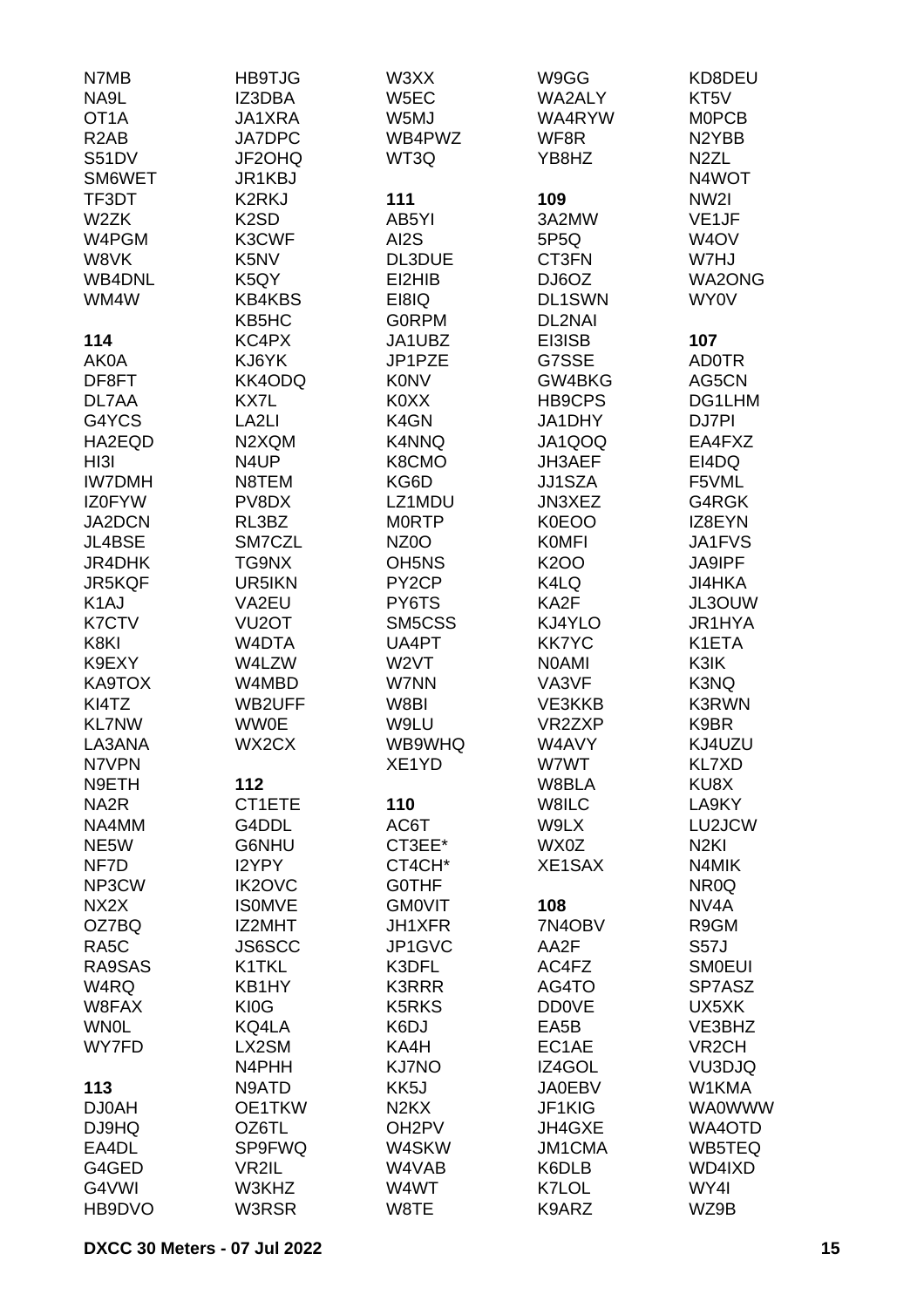| ZS4JAN             | K7GA                | W4GHW              | G6MXL                         | KC2SIZ             |
|--------------------|---------------------|--------------------|-------------------------------|--------------------|
| ZS6NK              | K9BO                | WA4IXW             | GI4OWA                        | KD <sub>2</sub> GC |
|                    | K9XT                | WB3D               | <b>HB9KNY</b>                 | LU2NI              |
| 106                | KD2CYU              | WB3FHU             | IC8XIL                        | LX2KD              |
| AB1NS              | KD8BZY              | WB8TGY             | JA3UOQ                        | <b>NOLD</b>        |
| EI9CN              | KE3A                | YB2IQ              | JA5ALE                        | N9AVC              |
| EI9FVB             | LZ1JZ               | ZL <sub>2</sub> AO | <b>K0PC</b>                   | NK7L               |
| ES4RX              | N <sub>1</sub> XL   |                    | K1FEV                         | <b>NR5O</b>        |
| F6ARS              | N4TD                | 103                | K <sub>4</sub> Q <sub>S</sub> | NX6D               |
| IZ2IPF             | N8WXQ               | 9A3IE              | K6JAD                         | PY2YW              |
| <b>JE4KCN</b>      |                     |                    | K6XJ                          | S57NML             |
|                    | N8YQX               | CU7AJ              | KC3OPI                        | SM7GXR             |
| JH1OVY             | NO <sub>0</sub> B   | DL5KUT             |                               |                    |
| K0HD               | NZ4CW               | EA3UU              | LA5MDA                        | TG9AKH             |
| K <sub>2</sub> KYH | OM4KW               | EI5GSB             | LZ2HM                         | UX4UM              |
| K4IU               | <b>PB7XYL</b>       | G1VDP              | N <sub>4</sub> IR             | VA2GA              |
| K <sub>4</sub> NI  | PT2DF               | JA3PYC             | N9AKR                         | VR <sub>2</sub> PX |
| K6JJ               | PV8AAS              | <b>K0HB</b>        | NN <sub>5E</sub>              | W <sub>2</sub> EQ  |
| K8RD               | SP7QHR              | <b>KOJPL</b>       | OK1DXO                        | W2YWC              |
| K9JDP              | TF3MH               | K0KL*              | PE1DAB                        | W3ATT              |
| K9WMS              | VA2LC               | K3LA               | SV7CUD                        | W3ICM              |
| KA5JSM             | VE4JBB              | K4RG               | <b>VE3DIT</b>                 | W6OU               |
| KB1W               | VK7ZE               | K6EV               | VE3XB                         | W8UQ               |
| KF5BA              | VU <sub>2</sub> DCC | <b>KA7CVJ</b>      | VK7AP                         | WB5HJV             |
| KM4VI              | W3WN                | <b>KC3NIE</b>      | W4BH                          | YB1BML             |
| KO4MA              | WA2BOT              | KJ4FZ              | W4DFU                         | ZS6C*              |
| KS4Q               | WA3IIA              | KN6KI              | W4JDS                         |                    |
| N <sub>4</sub> PF  | YB7WW               | <b>KS0Y</b>        | W4WNT                         | 100                |
| N <sub>5</sub> RN  |                     | KU4A               | W8EH                          | 9M2CQC             |
| N6VH               | 104                 | LA5HPA             | W8LR                          | A41ZZ              |
| N8AYY              | EI8GS               | N3ER               | W9FF                          | A71EM              |
| <b>NA7RH</b>       | F4HAB               | N3YZ               | WA8Y                          | AA1SU              |
| <b>SM0XG</b>       | HB9GZE              | N4DJT              | WB6JHI                        | AA8KY              |
| SV3RKM             | HL4GHT              | N4PGL*             | WD8KRV                        | AB3TM              |
| <b>VE7UF</b>       | <b>JA0HXV</b>       | NJ4V               | WK3A                          | AD9DX              |
| W7NP               | K0XM                | NN8L               | XE1AO                         | AE5FM              |
| W8QW               | K <sub>2</sub> GLS  | RZ6MJ              | XE1MW                         | AF <sub>6</sub> O  |
| <b>WBOULX</b>      | K4SAF               | SV8CKM             | YB4CHP                        | DB3KE              |
| WB4EVH             | K5YE                | TA1AL              | YO6BHN                        | DF <sub>1</sub> R  |
|                    |                     |                    | ZS6HON                        |                    |
| WD1M               | K7IA                | VE3XK              |                               | <b>DJ0CL</b>       |
| XE3ARV             | K9YKL               | W0RI*              |                               | DJ4LR              |
|                    | KB8KIM              | W2RDS              | 101                           | DL1TPY             |
| 105                | KC5LT               | W <sub>2</sub> TX  | AA4QE                         | DL2DCX             |
| AA2VG              | KM <sub>2</sub> O   | W3IZ               | AD4J                          | <b>DL2RUG</b>      |
| DK7GH              | KW1DX               | W4PG               | BX5AA                         | DL3XAC             |
| <b>DS5RNM</b>      | NB <sub>2</sub> P   | W4UDH              | EI5KO                         | DM5TI              |
| EA4S               | NE3K                | W4YR               | <b>GOMMI</b>                  | EA5BYP             |
| G3LAS*             | NS4F                | W8VI               | G3VDB                         | EI5GM              |
| <b>GW0ANA</b>      | NY <sub>1</sub> V   | WA3PAK             | <b>IK2SYK</b>                 | F <sub>1</sub> OBJ |
| <b>IOBJV</b>       | PP5VA               | WA4NUF             | IZ0GVZ                        | <b>GOWEJ</b>       |
| <b>IK2HLM</b>      | PY5VC               | WT5L               | JA1KZP                        | G <sub>2</sub> DP  |
| JA3KWZ             | UA9AGX              |                    | JQ1QGM                        | G4FSU              |
| JF3KOA             | VE3FRR              | 102                | JR3VMJ                        | G4HUN              |
| <b>JM7TKK</b>      | <b>VE7NS</b>        | 2E0OOO             | <b>K7UPJ</b>                  | <b>IK7NXU</b>      |
| <b>KOIL</b>        | <b>WOYK</b>         | AG6HE              | <b>K7YMG</b>                  | <b>IW2FLB</b>      |
| K <sub>1</sub> PU  | W1CDC               | <b>DS2GOO</b>      | K9EA                          | IZ3GJL             |
| K4UQC              | W1USN               | EA2RY              | <b>KB9AIT</b>                 | <b>JA7PKV</b>      |
| K5SES              | W4AEJ               | EA4ESI             | <b>KC0V</b>                   | <b>JK1OTP</b>      |
|                    |                     |                    |                               |                    |